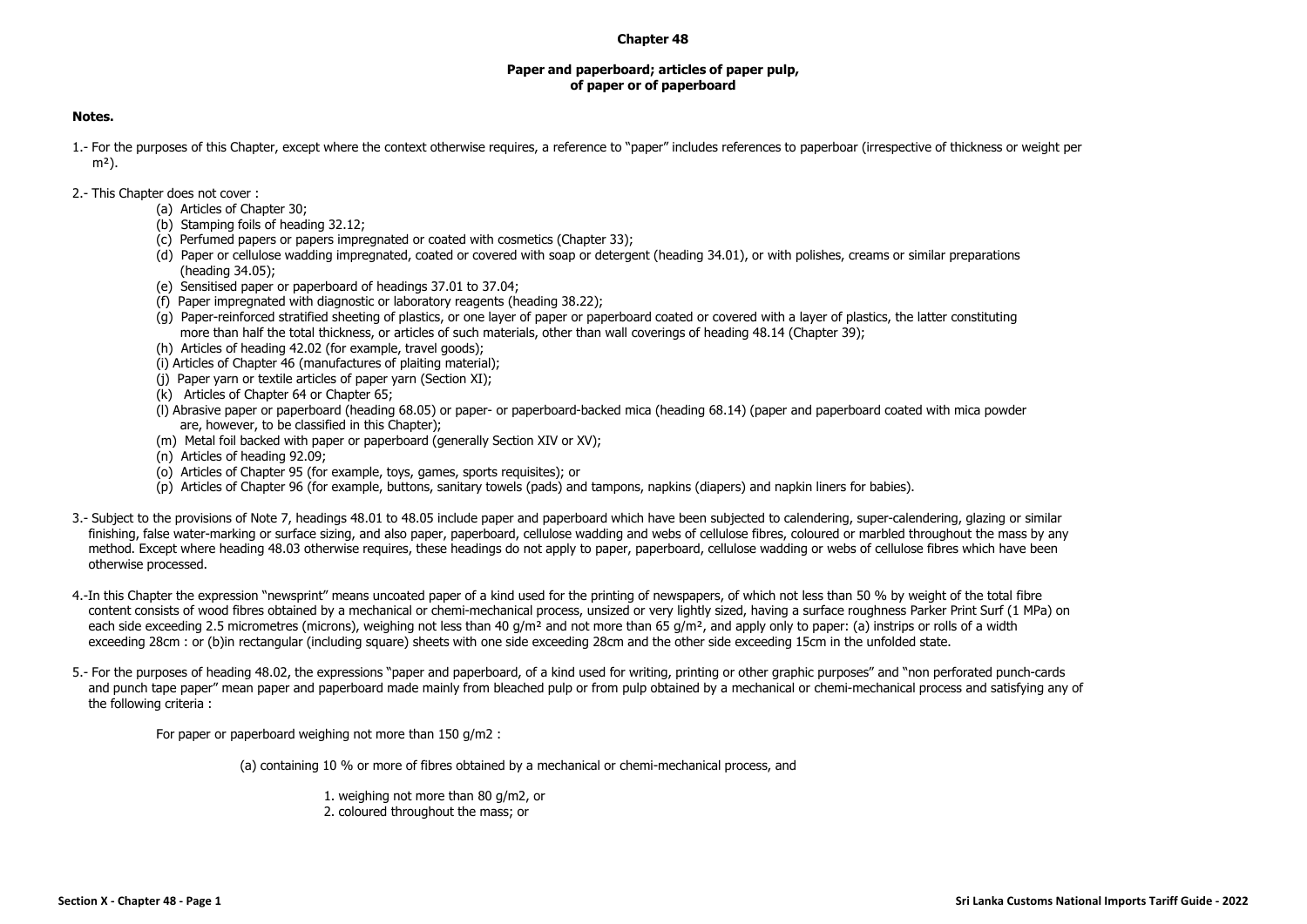(b) containing more than 8 % ash, and

1. weighing not more than 80 g/m2, or 2. coloured throughout the mass; or

(c) containing more than 3 % ash and having a brightness of 60 % or more; or

(d) containing more than 3 % but not more than 8 % ash, having a brightness less than 60 %, and a burst index equal to or less than 2.5 kPa·m2/g; or

(e) containing 3 % ash or less, having a brightness of 60 % or more and a burst index equal to or less than 2.5 kPa·m2/g.

For paper or paperboard weighing more than 150 g/m2 :

(a) coloured throughout the mass; or (b) having a brightness of 60 % or more, and 1. a caliper of 225 micrometres (microns) or less, or 2. a caliper of more than 225 micrometres (microns) but not more than 508 micrometres(microns) and an ash content of more than 3 %; or (c) having a brightness of less than 60 %, a caliper of 254 micrometres (microns) or less and an ash content of more

than 8 %.

Heading 48.02 does not, however, cover filter paper or paperboard (including tea-bag paper) or felt paper or paperboard.

- 6.- In this Chapter "kraft paper and paperboard" means paper and paperboard of which not less than 80 % by weight of the total fibre content consists of fibres obtained by the chemical sulphate or soda processes.
- 7.- Except where the terms of the headings otherwise require, paper, paperboard, cellulose wadding and webs of cellulose fibres answering to a description in two or more of the headings 48.01 to 48.11 are to be classified under that one of such headings which occurs last in numerical order in the Nomenclature.
- 8.- Headings 48.03 to 48.09 apply only to paper, paperboard, cellulose wadding and webs of cellulose fibres :

(a) in strips or rolls of a width exceeding 36 cm; or

(b) in rectangular (including square) sheets with one side exceeding 36 cm and the other side exceeding 15 cm in the unfolded state.

9.- For the purposes of heading 48.14, the expression "wallpaper and similar wall coverings" applies only to :

- (a) Paper in rolls, of a width of not less than 45 cm and not more than 160 cm, suitable for wall or ceiling decoration :
	- (i) Grained, embossed, surface-coloured, design-printed or otherwise surface-decorated (for example,with textile flock) ,whether or not coated or covered with transparent protective plastics;
	- (ii) With an uneven surface resulting from the incorporation of particles of wood, straw, etc.;
	- (iii) Coated or covered on the face side with plastics, the layer of plastics being grained,embossed, coloured, design-printed or otherwise decorated; or
	- (iv) Covered on the face side with plaiting material, whether or not bound together in parallelstrands or woven;

(b) Borders and friezes, of paper, treated as above, whether or not in rolls, suitable for wall or ceiling decoration;

(c) Wall coverings of paper made up of several panels, in rolls or sheets, printed so as to make up a scene, design or motif when applied to a wall.

Products on a base of paper or paperboard, suitable for use both as floor coverings and as wall coverings, are to be classified in heading 48.23.

10.- Heading 48.20 does not cover loose sheets or cards, cut to size, whether or not printed, embossed or perforated.

- 11.- Heading 48.23 applies, inter alia, to perforated paper or paperboard cards for Jacquard or similar machines and paper lace.
- 12.- Except for the goods of heading 48.14 or 48.21, paper, paperboard, cellulose wadding and Articles thereof, printed with motifs, characters or pictorial representations, which are not merely incidental to the primary use of the goods, fall in Chapter 49.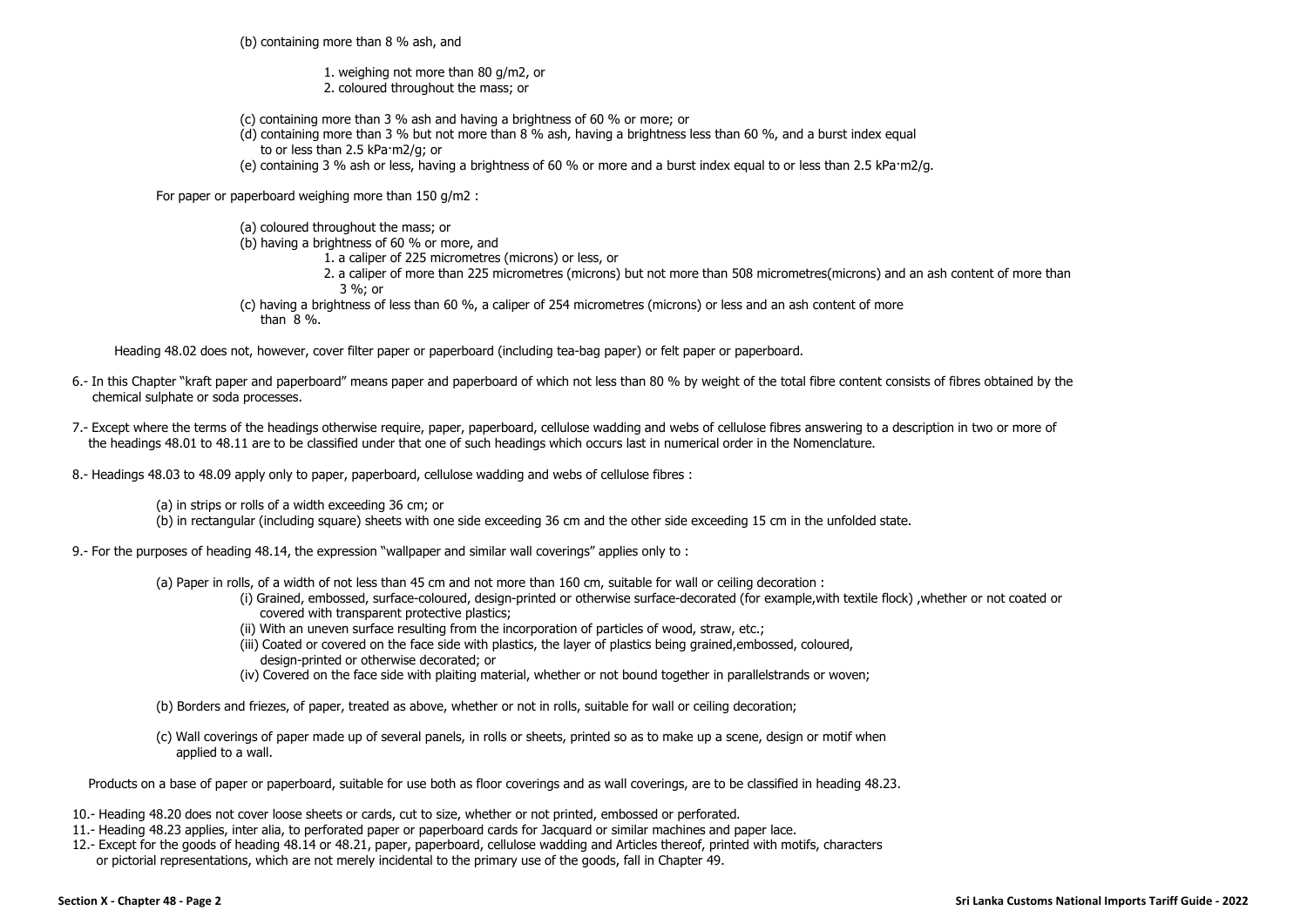## **Subheading Notes.**

1.- For the purposes of subheadings 4804.11 and 4804.19, "kraftliner" means machine-finished or machineglazed paper and paperboard, of which not less than 80 % by weight of the total fibre content consists of wood fibres obtained by the chemical sulphate or soda processes, in rolls, weighing more than 115 g/m<sup>2</sup> and having a minimum Mullen bursting strength as indicated in the following table or the linearly interpolated or extrapolated equivalent for any other weight.

| Weight           | Minimum Mullen bursting strength |
|------------------|----------------------------------|
| q/m <sup>2</sup> | KPa                              |
| 115              | 393                              |
| 125              | 417                              |
| 200              | 637                              |
| 300              | 824                              |
| 400              | 961                              |

- 2.- For the purposes of subheadings 4804.21 and 4804.29, "sack kraft paper" means machine-finished paper, of which not less than 80 % by weight of the total fibre content consists of fibres obtained by the chemical sulphate or soda processes, in rolls, weighing not less than 60 g/m2 but not more than 115 g/m2 and meeting one of the following sets of specifications :
	- (a) Having a Mullen burst index of not less than 3.7 kPa·m2/g and a stretch factor of more than 4.5 % in the cross direction and of more than 2 % in the machine direction.

|                            | Minimum tear mN          |                                                  | Minimum tensile kN/m   |                                                         |
|----------------------------|--------------------------|--------------------------------------------------|------------------------|---------------------------------------------------------|
| Weigh $t$ g/m <sup>2</sup> | <b>Machine Direction</b> | <b>Machine direction</b><br>plus cross direction | <b>Cross direction</b> | <b>Machine direction</b><br><b>Plus cross direction</b> |
| 60                         | 700                      | 1510                                             |                        |                                                         |
| 70                         | 830                      | 1790                                             | 2.3                    | 7.2                                                     |
| 80                         | 965                      | 2070                                             | 2.8                    | 8.3                                                     |
| 100                        | 1230                     | 2635                                             | 3.7                    | 10.6                                                    |
| 115                        | 1425                     | 3060                                             |                        |                                                         |

(b) Having minima for tear and tensile as indicated in the following table or the linearly interpolated equivalent for any other weight :

- 3.- For the purposes of subheading 4805.11, "semi-chemical fluting paper" means paper, in rolls, of which not less than 65 % by weight of the total fibre content consists of unbleached hardwood fibres obtained by a combination of mechanical and chemical pulping processes, and having a CMT 30 (Corrugated Medium Test with 30 minutes of conditioning) crush resistance exceeding 1.8 newtons/g/m² at 50 % relative humidity, at 23 °C.
- 4.- Subheading 4805.12 covers paper, in rolls, made mainly of straw pulp obtained by a combination of mechanical and chemical processes, weighing 130  $q/m^2$  or more, and having a CMT 30 (Corrugated Medium Test with 30 minutes of conditioning) crush resistance exceeding 1.4 newtons/g/m<sup>2</sup> at 50 % relative humidity, at 23 °C.
- 5.- Subheadings 4805.24 and 4805.25 cover paper and paperboard made wholly or mainly of pulp of recovered (waste and scrap) paper or paperboard. Testliner may also have a surface layer of dyed paper or of paper made of bleached or unbleached non-recovered pulp. These products have a Mullen burst index of not less than 2 kPa·m2/g.
- 6.- For the purposes of subheading 4805.30, "sulphite wrapping paper" means machine-glazed paper, of which more than 40 % by weight of the total fibre content consists of wood fibres obtained by the chemical sulphite process, having an ash content not exceeding 8 % and having a Mullen burst index of not less than 1.47 kPa·m2/g.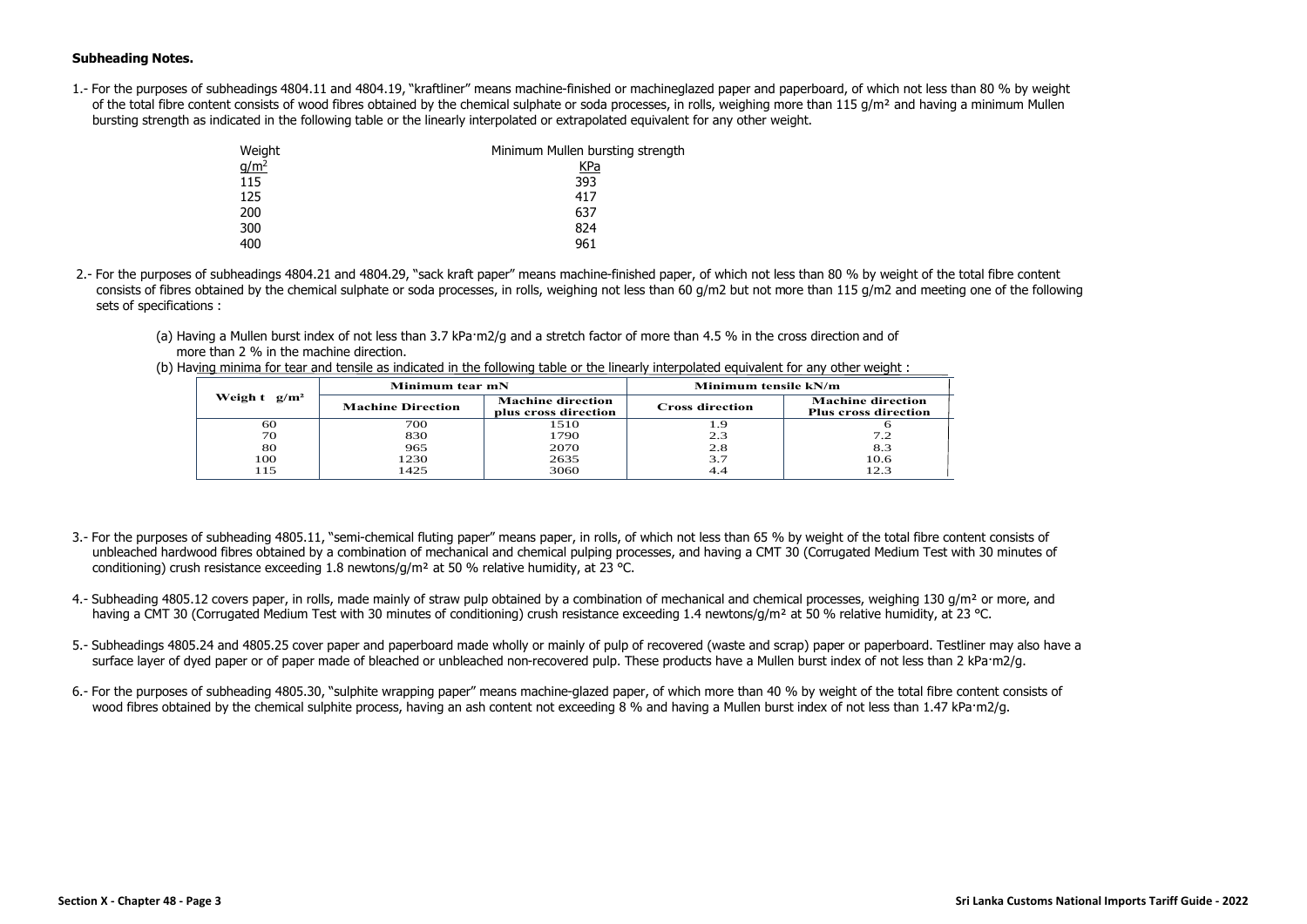|               |                       |                                                                                                                                                                                                                                                                                                                      |      | ICL/        |           |             |           |           |           | <b>Preferential Duty</b> |           |           |           |           | Gen         |            |            |             | <b>Excise</b> | S                  |
|---------------|-----------------------|----------------------------------------------------------------------------------------------------------------------------------------------------------------------------------------------------------------------------------------------------------------------------------------------------------------------|------|-------------|-----------|-------------|-----------|-----------|-----------|--------------------------|-----------|-----------|-----------|-----------|-------------|------------|------------|-------------|---------------|--------------------|
| <b>HS Hdg</b> | <b>HS Code</b>        | <b>Description</b>                                                                                                                                                                                                                                                                                                   | Unit | <b>SLSI</b> | <b>AP</b> | <b>AD</b>   | <b>BN</b> | <b>GT</b> | <b>IN</b> | <b>PK</b>                | <b>SA</b> | <b>SF</b> | <b>SD</b> | <b>SG</b> | <b>Duty</b> | <b>VAT</b> | <b>PAL</b> | <b>Cess</b> | (S.P.D)       | $\mathbf{C}$<br>L. |
|               |                       |                                                                                                                                                                                                                                                                                                                      |      |             |           |             |           |           |           |                          |           |           |           |           |             |            |            |             |               |                    |
| 48.01         | 4801.00.00            | Newsprint, in rolls or sheets.                                                                                                                                                                                                                                                                                       | kg   |             |           | Free   Free |           |           | Free      | Free                     |           | Free      | Free      |           | Free        | 8%         | 10.0%      | 5%          |               |                    |
| 48.02         |                       | Uncoated paper and paperboard, of a<br>kind used for writing, printing or other<br>graphic purposes, and non perforated<br>punch-cards and punch tape paper, in<br>rolls or rectangular (including square)<br>sheets, of any size, other than paper of<br>heading 48.01 or 48.03; hand-made<br>paper and paperboard. |      |             |           |             |           |           |           |                          |           |           |           |           |             |            |            |             |               |                    |
|               | 4802.10.00            | Hand-made paper and paperboard                                                                                                                                                                                                                                                                                       | kg   |             |           |             |           |           |           |                          |           |           |           |           | 15%         | 8%         | Ex         | 10%         |               |                    |
|               | 4802.20.00            | Paper and paperboard of a kind used as a<br>base for photo-sensitive, heat-sensitive or<br>electro-sensitive paper or paperboard                                                                                                                                                                                     | kg   |             |           |             |           |           |           | Free                     |           |           |           |           | 15%         | 8%         | Ex         |             |               |                    |
|               | 4802.40.00            | Wallpaper base                                                                                                                                                                                                                                                                                                       | kg   |             |           |             |           |           | Free      | Free                     |           | 5%        | 4.5%      |           | 15%         | 8%         | Ex         |             |               |                    |
|               |                       | Other paper and paperboard, not containing<br>fibres obtained by a mechanical or chemi-<br>mechanical process or of which not more<br>than 10% by weight of the total fibre content<br>consists of such fibres:                                                                                                      |      |             |           |             |           |           |           |                          |           |           |           |           |             |            |            |             |               |                    |
|               | 4802.54               | Weighing less than 40 g/m <sup>2</sup> :                                                                                                                                                                                                                                                                             |      |             |           |             |           |           |           |                          |           |           |           |           |             |            |            |             |               |                    |
|               | 4802.54.10            | Tissue paper imported by manufacturers for<br>manufacturing of laminated aluminium foil for<br>use as linings for tea chests                                                                                                                                                                                         | kg   |             |           |             |           |           | Free      | Free                     |           | Free      | Free      | Free      | Free        | 8%         | 10.0%      |             |               |                    |
|               | 4802.54.20            | Carbonising base paper                                                                                                                                                                                                                                                                                               | kg   |             |           |             |           |           |           | Free                     |           | 5%        | 4.5%      |           | 15%         | 8%         | Ex         |             |               |                    |
|               | 4802.54.90            | Other                                                                                                                                                                                                                                                                                                                | kg   |             |           |             |           |           | Free      | Free                     |           | 5%        | 4.5%      |           | 15%         | 8%         | 10.0%      |             |               |                    |
|               | 4802.55               | Weighing 40 g/m <sup>2</sup> or more but not more than<br>150 g/m <sup>2</sup> , in rolls :                                                                                                                                                                                                                          |      |             |           |             |           |           |           |                          |           |           |           |           |             |            |            |             |               |                    |
|               | 4802.55.10            | Carbonising base paper                                                                                                                                                                                                                                                                                               | kg   |             |           |             |           |           |           | Free                     |           | 5%        | 4.5%      |           | 15%         | 8%         | Ex         |             |               |                    |
|               | 4802.55.90<br>4802.56 | Other<br>Weighing 40 g/m <sup>2</sup> or more but not more than<br>150 g/m <sup>2</sup> , in sheets with one side not<br>exceeding 435 mm and the other side not<br>exceeding 297 mm in the unfolded state:                                                                                                          | kg   |             | Free      |             |           |           |           |                          |           |           |           | Free      | Free        | 8%         | 10.0%      |             |               |                    |
|               | 4802.56.10            | Carbonising base paper                                                                                                                                                                                                                                                                                               | kg   |             |           |             |           |           |           | Free                     |           | 5%        | 4.5%      |           | 15%         | 8%         | Ex         |             |               |                    |
|               | 4802.56.90            | Other                                                                                                                                                                                                                                                                                                                | kg   |             | 13.5%     |             |           |           |           |                          |           |           |           |           | 15%         | 8%         | 10.0%      |             |               |                    |
|               | 4802.57               | Other, weighing 40 $\frac{1}{9}$ or more but not<br>more than 150 $q/m^2$ :                                                                                                                                                                                                                                          |      |             |           |             |           |           |           |                          |           |           |           |           |             |            |            |             |               |                    |
|               | 4802.57.10            | Carbonising base paper                                                                                                                                                                                                                                                                                               | kg   |             |           |             |           |           |           | Free                     |           |           | 5% 4.5%   |           | 15%         | 8%         | Ex         |             |               |                    |
|               | 4802.57.90            | Other                                                                                                                                                                                                                                                                                                                | kg   |             | Free      |             |           |           |           | Free                     |           |           |           | Free      | Free        | 8%         | 10.0%      |             |               |                    |
|               | 4802.58<br>4802.58.10 | Weighing more than $150$ g/m <sup>2</sup> :<br>--- Box board                                                                                                                                                                                                                                                         | kg   |             |           |             |           |           |           |                          |           |           |           | Free $ $  | Free        |            | 8% 10.0%   |             |               |                    |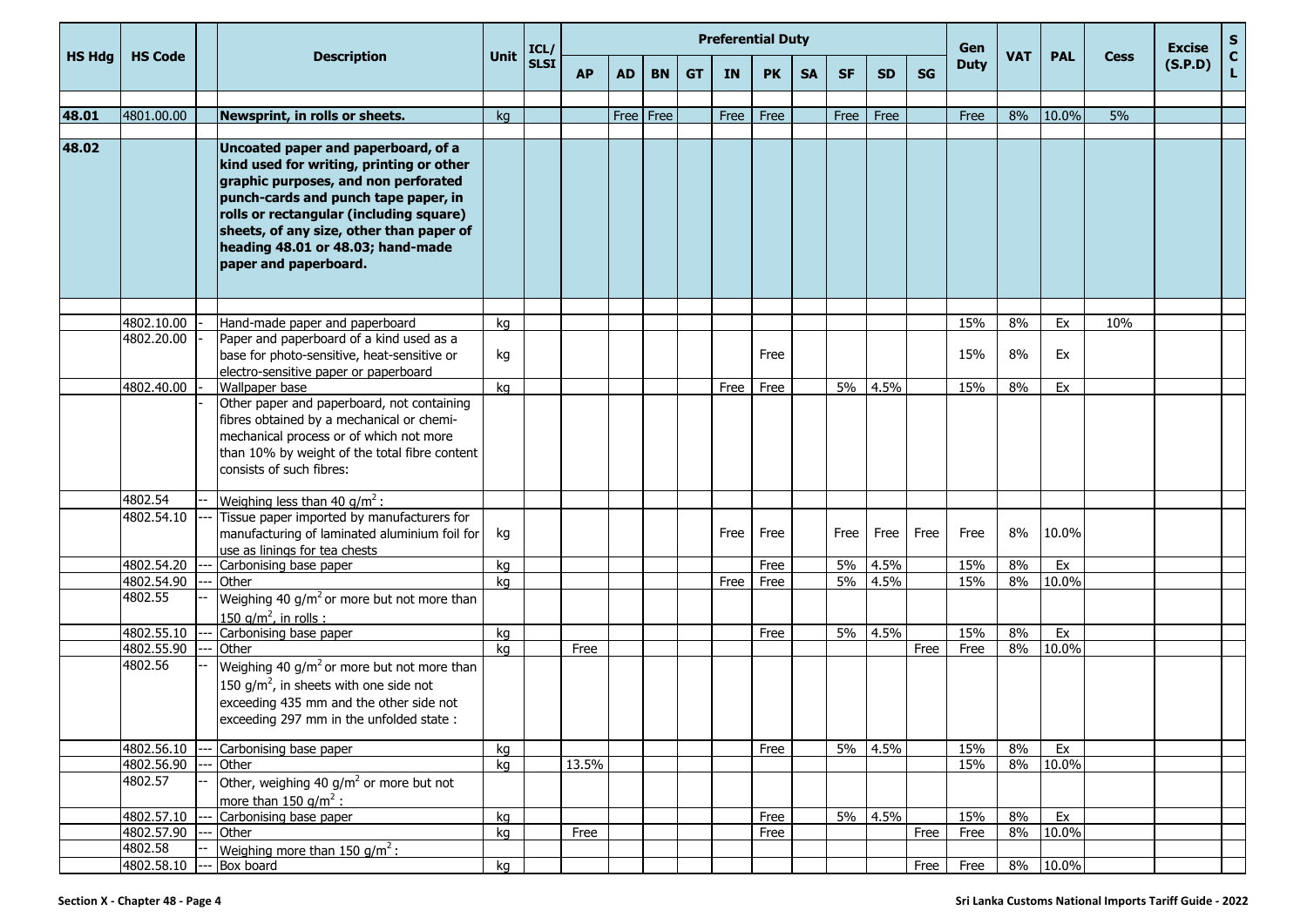|               |                |                                                |          | ICL/        |           |           |           |           | <b>Preferential Duty</b> |           | Gen       |           |                    |           | <b>Excise</b> | S          |            |             |         |                    |
|---------------|----------------|------------------------------------------------|----------|-------------|-----------|-----------|-----------|-----------|--------------------------|-----------|-----------|-----------|--------------------|-----------|---------------|------------|------------|-------------|---------|--------------------|
| <b>HS Hdg</b> | <b>HS Code</b> | <b>Description</b>                             | Unit     | <b>SLSI</b> | <b>AP</b> | <b>AD</b> | <b>BN</b> | <b>GT</b> | <b>IN</b>                | <b>PK</b> | <b>SA</b> | <b>SF</b> | <b>SD</b>          | <b>SG</b> | <b>Duty</b>   | <b>VAT</b> | <b>PAL</b> | <b>Cess</b> | (S.P.D) | $\mathbf{C}$<br>L. |
|               |                |                                                |          |             |           |           |           |           |                          |           |           |           |                    |           |               |            |            |             |         |                    |
|               | 4802.58.20     | Carbonising base paper                         | kq       |             |           |           |           |           |                          | Free      |           | 5%        | 4.5%               |           | 15%           | 8%         | Ex         |             |         |                    |
|               | 4802.58.90     | Other                                          | kg       |             |           |           |           |           |                          |           |           |           |                    |           | 15%           | 8%         | 10.0%      |             |         |                    |
|               |                | Other paper and paperboard, of which more      |          |             |           |           |           |           |                          |           |           |           |                    |           |               |            |            |             |         |                    |
|               |                | than 10% by weight of the total fibre content  |          |             |           |           |           |           |                          |           |           |           |                    |           |               |            |            |             |         |                    |
|               |                | consists of fibres obtained by a mechanical or |          |             |           |           |           |           |                          |           |           |           |                    |           |               |            |            |             |         |                    |
|               |                | chemi-mechanical process :                     |          |             |           |           |           |           |                          |           |           |           |                    |           |               |            |            |             |         |                    |
|               |                |                                                |          |             |           |           |           |           |                          |           |           |           |                    |           |               |            |            |             |         |                    |
|               | 4802.61        | $-$ In rolls :                                 |          |             |           |           |           |           |                          |           |           |           |                    |           |               |            |            |             |         |                    |
|               | 4802.61.10     | Box board                                      | kq       |             |           |           |           |           |                          |           |           |           |                    | Free      | Free          | 8%         | Ex         |             |         |                    |
|               | 4802.61.20     | Carbonising base paper                         | kg       |             |           |           |           |           |                          | Free      |           | 5%        | 4.5%               |           | 15%           | 8%         | 10.0%      |             |         |                    |
|               | 4802.61.90     | Other                                          | kg       |             |           |           |           |           |                          |           |           |           |                    |           | 15%           | 8%         | 10.0%      |             |         |                    |
|               | 4802.62        | In sheets with one side not exceeding 435      |          |             |           |           |           |           |                          |           |           |           |                    |           |               |            |            |             |         |                    |
|               |                | mm and the other side not exceeding 297        |          |             |           |           |           |           |                          |           |           |           |                    |           |               |            |            |             |         |                    |
|               |                | mm in the unfolded state:                      |          |             |           |           |           |           |                          |           |           |           |                    |           |               |            |            |             |         |                    |
|               | 4802.62.10     | Box board                                      |          |             |           |           |           |           |                          |           |           |           |                    |           |               |            |            |             |         |                    |
|               | 4802.62.20     | Carbonising base paper                         | kg<br>kg |             |           |           |           |           |                          | Free      |           | 5%        | 4.5%               | Free      | Free<br>15%   | 8%<br>8%   | Ex<br>Ex   |             |         |                    |
|               | 4802.62.90     | Other                                          | kg       |             |           |           |           |           |                          |           |           |           |                    |           | 15%           | 8%         | Ex         |             |         |                    |
|               | 4802.69        | Other:                                         |          |             |           |           |           |           |                          |           |           |           |                    |           |               |            |            |             |         |                    |
|               | 4802.69.10     | Box board                                      | kg       |             |           |           |           |           |                          |           |           |           |                    | Free      | Free          | 8%         | 10.0%      |             |         |                    |
|               | 4802.69.20     | Carbonising base paper                         | kg       |             |           |           |           |           |                          | Free      |           | 5%        | 4.5%               |           | 15%           | 8%         | 10.0%      |             |         |                    |
|               | 4802.69.90     | <b>Other</b>                                   | kg       |             |           |           |           |           |                          |           |           |           |                    |           | 15%           | 8%         | 10.0%      |             |         |                    |
|               |                |                                                |          |             |           |           |           |           |                          |           |           |           |                    |           |               |            |            |             |         |                    |
| 48.03         | 4803.00.00     | Toilet or facial tissue stock, towel or        |          |             |           |           |           |           |                          |           |           |           |                    |           |               |            |            |             |         |                    |
|               |                | napkin stock and similar paper of a kind       |          |             |           |           |           |           |                          |           |           |           |                    |           |               |            |            |             |         |                    |
|               |                | used for household or sanitary                 |          |             |           |           |           |           |                          |           |           |           |                    |           |               |            |            |             |         |                    |
|               |                | purposes, cellulose wadding and webs           |          |             |           |           |           |           |                          |           |           |           |                    |           |               |            |            |             |         |                    |
|               |                | of cellulose fibres, whether or not            |          |             |           |           |           |           |                          |           |           |           |                    |           |               |            |            |             |         |                    |
|               |                | creped, crinkled, embossed, perforated,        | kg       |             |           |           |           |           | Free                     | Free      |           | 5%        | 4.5%               |           | 15%           | 8%         | 10.0%      |             |         |                    |
|               |                | surface-coloured, surface-decorated or         |          |             |           |           |           |           |                          |           |           |           |                    |           |               |            |            |             |         |                    |
|               |                | printed, in rolls or sheets.                   |          |             |           |           |           |           |                          |           |           |           |                    |           |               |            |            |             |         |                    |
|               |                |                                                |          |             |           |           |           |           |                          |           |           |           |                    |           |               |            |            |             |         |                    |
|               |                |                                                |          |             |           |           |           |           |                          |           |           |           |                    |           |               |            |            |             |         |                    |
|               |                |                                                |          |             |           |           |           |           |                          |           |           |           |                    |           |               |            |            |             |         |                    |
| 48.04         |                | Uncoated kraft paper and paperboard,           |          |             |           |           |           |           |                          |           |           |           |                    |           |               |            |            |             |         |                    |
|               |                | in rolls or sheets, other than that of         |          |             |           |           |           |           |                          |           |           |           |                    |           |               |            |            |             |         |                    |
|               |                | heading 48.02 or 48.03.                        |          |             |           |           |           |           |                          |           |           |           |                    |           |               |            |            |             |         |                    |
|               |                |                                                |          |             |           |           |           |           |                          |           |           |           |                    |           |               |            |            |             |         |                    |
|               |                |                                                |          |             |           |           |           |           |                          |           |           |           |                    |           |               |            |            |             |         |                    |
|               |                | Kraftliner:                                    |          |             |           |           |           |           |                          |           |           |           |                    |           |               |            |            |             |         |                    |
|               | 4804.11.00     | Unbleached                                     | kg       |             |           |           |           |           | Free                     | Free      |           | Free      | Free               |           | Free          | 8%         | 10.0%      | 5%          |         |                    |
|               | 4804.19.00     | Other                                          | kg       |             |           |           |           |           | Free                     | Free      |           | Free      | Free               |           | Free          | 8%         | 10.0%      | 5%          |         |                    |
|               |                | Sack kraft paper:                              |          |             |           |           |           |           |                          |           |           |           |                    |           |               |            |            |             |         |                    |
|               | 4804.21.00     | Unbleached                                     | kg       |             |           |           |           |           | Free                     | Free      |           | Free      | Free Free          |           | Free          | 8%         | 10.0%      |             |         |                    |
|               | 4804.29.00     | Other                                          | kg       |             |           |           |           |           | Free                     | Free      |           |           | Free   Free   Free |           | Free          |            | 8% 10.0%   |             |         |                    |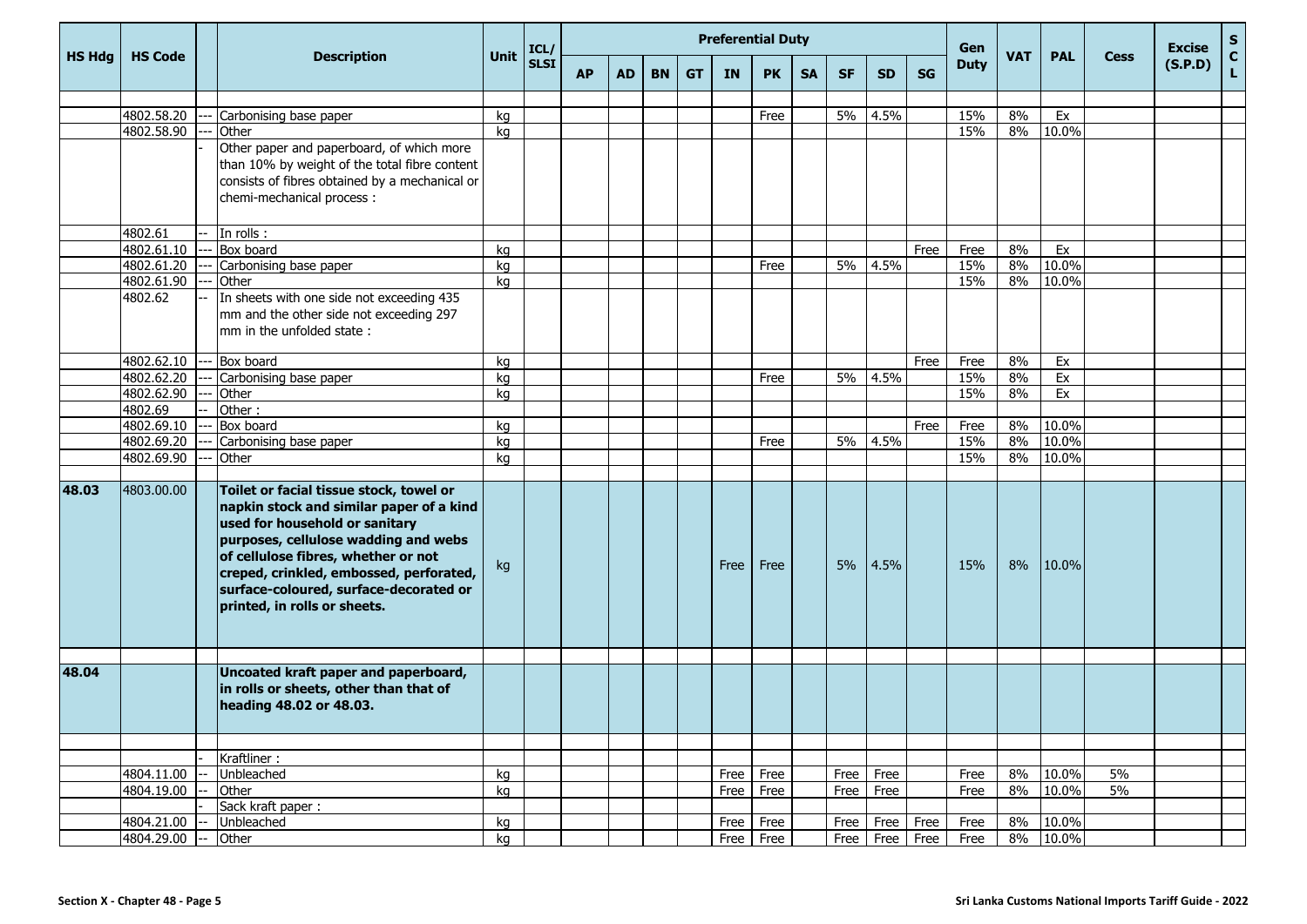|        |                 |                                                                             |          | ICL         |           |           |       | <b>Preferential Duty</b> |           |           |           |           |           | Gen         |            |            |             | <b>Excise</b> | $\mathsf{S}$<br>$\mathbf{C}$ |
|--------|-----------------|-----------------------------------------------------------------------------|----------|-------------|-----------|-----------|-------|--------------------------|-----------|-----------|-----------|-----------|-----------|-------------|------------|------------|-------------|---------------|------------------------------|
| HS Hdg | <b>HS Code</b>  | <b>Description</b>                                                          | Unit $ $ | <b>SLSI</b> | <b>AP</b> | <b>AD</b> | BN GT | <b>IN</b>                | <b>PK</b> | <b>SA</b> | <b>SF</b> | <b>SD</b> | <b>SG</b> | <b>Duty</b> | <b>VAT</b> | <b>PAL</b> | <b>Cess</b> | (S.P.D)       |                              |
|        |                 |                                                                             |          |             |           |           |       |                          |           |           |           |           |           |             |            |            |             |               |                              |
|        |                 | Other kraft paper and paperboard weighing<br>150 g/m <sup>2</sup> or less : |          |             |           |           |       |                          |           |           |           |           |           |             |            |            |             |               |                              |
|        | $4804.31.00$ -- | Unbleached                                                                  | kq       |             | Free      |           |       | Free                     | Free      |           | 5%        | 4.5%      |           | Free        | 8%         | 5.0%       |             |               |                              |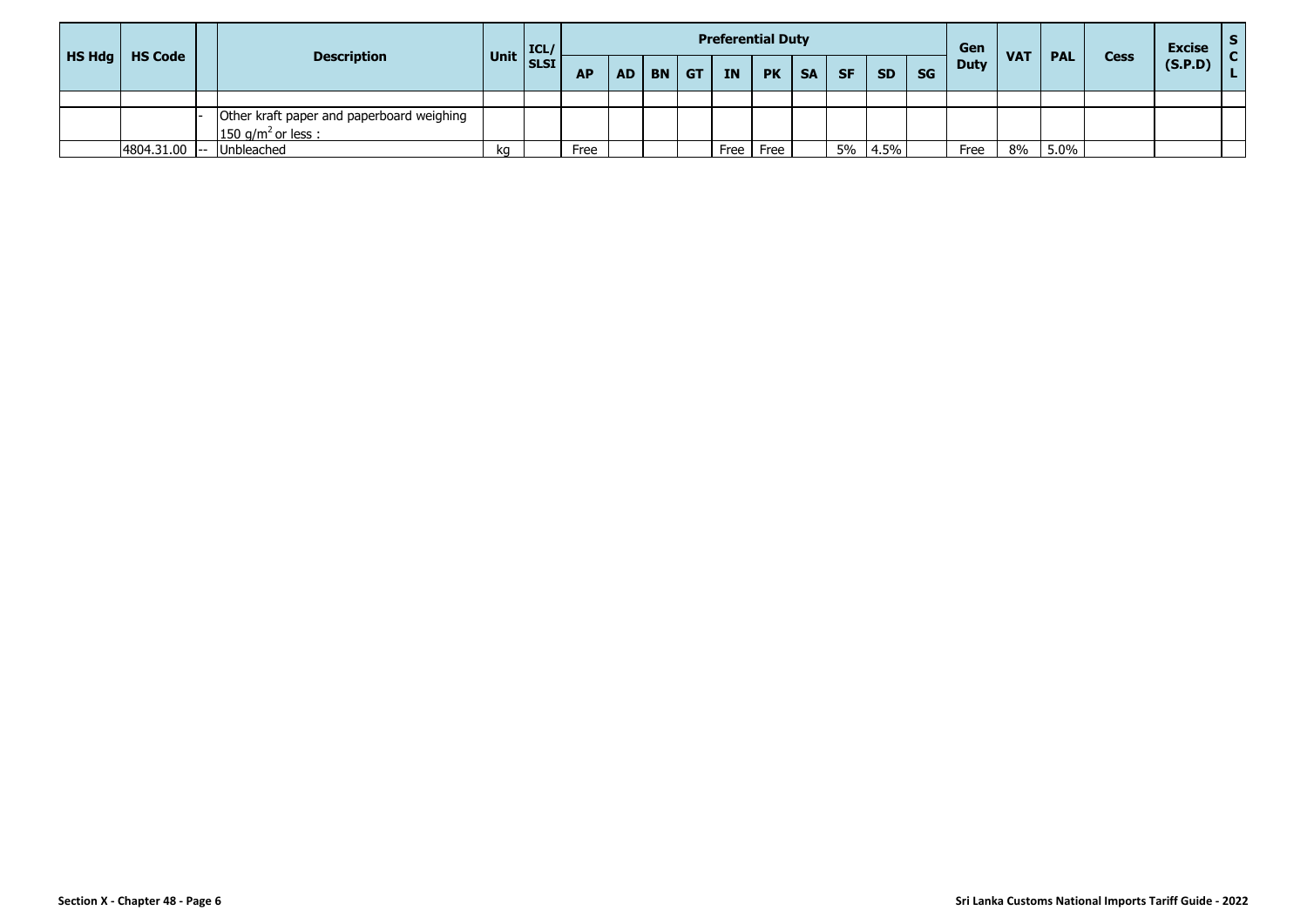|               |                |                                                                                                                                                                        |      | ICL/        |           |           |           |           | <b>Preferential Duty</b> |           |           |           |              |           | Gen         |            |             |             | <b>Excise</b> | $\boldsymbol{\mathsf{s}}$ |
|---------------|----------------|------------------------------------------------------------------------------------------------------------------------------------------------------------------------|------|-------------|-----------|-----------|-----------|-----------|--------------------------|-----------|-----------|-----------|--------------|-----------|-------------|------------|-------------|-------------|---------------|---------------------------|
| <b>HS Hdg</b> | <b>HS Code</b> | <b>Description</b>                                                                                                                                                     | Unit | <b>SLSI</b> | <b>AP</b> | <b>AD</b> | <b>BN</b> | <b>GT</b> | IN                       | <b>PK</b> | <b>SA</b> | <b>SF</b> | <b>SD</b>    | <b>SG</b> | <b>Duty</b> | <b>VAT</b> | <b>PAL</b>  | <b>Cess</b> | (S.P.D)       | $\mathbf c$<br>L.         |
|               |                |                                                                                                                                                                        |      |             |           |           |           |           |                          |           |           |           |              |           |             |            |             |             |               |                           |
|               | 4804.39.00     | Other                                                                                                                                                                  | kq   |             | Free      |           |           |           | Free                     | Free      |           | 5%        | 4.5%         |           | Free        | 8%         | 5.0%        |             |               |                           |
|               |                | Other kraft paper and paperboard weighing                                                                                                                              |      |             |           |           |           |           |                          |           |           |           |              |           |             |            |             |             |               |                           |
|               |                | more than 150 g/m <sup>2</sup> but less than 225 g/m <sup>2</sup> :                                                                                                    |      |             |           |           |           |           |                          |           |           |           |              |           |             |            |             |             |               |                           |
|               | 4804.41.00     | Unbleached                                                                                                                                                             | kg   |             | 7.5%      |           |           |           | Free                     | Free      |           | 5%        | 4.5%         |           | 15%         | 8%         | Ex          |             |               |                           |
|               | 4804.42.00     | Bleached uniformly throughout the mass and                                                                                                                             |      |             |           |           |           |           |                          |           |           |           |              |           |             |            |             |             |               |                           |
|               |                | of which more than 95% by weight of the<br>total fibre content consists of wood fibres                                                                                 | kg   |             | 7.5%      |           |           |           | Free                     | Free      |           | 5%        | 4.5%         |           | 15%         | 8%         | 10.0%       |             |               |                           |
|               |                | obtained by a chemical process                                                                                                                                         |      |             |           |           |           |           |                          |           |           |           |              |           |             |            |             |             |               |                           |
|               | 4804.49.00     | Other                                                                                                                                                                  | kg   |             | 7.5%      |           |           |           | Free                     | Free      |           | 5%        | 4.5%         |           | 15%         | 8%         | Ex          |             |               |                           |
|               |                | Other kraft paper and paperboard weighing<br>225 $q/m^2$ or more :                                                                                                     |      |             |           |           |           |           |                          |           |           |           |              |           |             |            |             |             |               |                           |
|               | 4804.51.00     | Unbleached                                                                                                                                                             | kg   |             | 7.5%      |           |           |           | Free                     | Free      |           | 5%        | 4.5%         |           | 15%         | 8%         | Ex          |             |               |                           |
|               | 4804.52.00     | Bleached uniformly throughout the mass and<br>of which more than 95% by weight of the<br>total fibre content consists of wood fibres<br>obtained by a chemical process | kg   |             | 7.5%      |           |           |           | Free                     | Free      |           | 5%        | 4.5%         |           | 15%         | 8%         | 10.0%       |             |               |                           |
|               | 4804.59.00     | Other                                                                                                                                                                  | kg   |             | 7.5%      |           |           |           | Free                     | Free      |           | 5%        | 4.5%         |           | 15%         | 8%         | 10.0%       |             |               |                           |
|               |                |                                                                                                                                                                        |      |             |           |           |           |           |                          |           |           |           |              |           |             |            |             |             |               |                           |
| 48.05         |                | Other uncoated paper and paperboard,<br>in rolls or sheets, not further worked or<br>processed than as specified in Note 3 to<br>this Chapter $(+)$ .                  |      |             |           |           |           |           |                          |           |           |           |              |           |             |            |             |             |               |                           |
|               |                |                                                                                                                                                                        |      |             |           |           |           |           |                          |           |           |           |              |           |             |            |             |             |               |                           |
|               |                | Fluting paper:                                                                                                                                                         |      |             |           |           |           |           |                          |           |           |           |              |           |             |            |             |             |               |                           |
|               | 4805.11.00     | Semi-chemical fluting paper                                                                                                                                            | kq   |             | Free      |           |           |           |                          |           |           |           | Free         |           | Free        | 8%         | 10.0%       | 8%          |               |                           |
|               | 4805.12.00     | Straw fluting paper                                                                                                                                                    | kg   |             | Free      |           |           |           |                          |           |           |           | Free         | Free      | Free        | 8%         | Ex<br>10.0% |             |               |                           |
|               | 4805.19.00     | Other<br>Testliner (recycled liner board) :                                                                                                                            | kg   |             | Free      |           |           |           |                          |           |           |           | Free         |           | Free        | 8%         |             | 8%          |               |                           |
|               | 4805.24.00     | Weighing 150 g/m <sup>2</sup> or less                                                                                                                                  | kg   |             |           |           |           |           | Free                     | Free      |           | 4%        | 1.5%         |           | Free        | 8%         | 10.0%       | 5%          |               |                           |
|               | 4805.25.00     | Weighing more than 150 $q/m^2$                                                                                                                                         | kg   |             |           |           |           |           | Free                     | Free      |           | 4%        | 1.5%         |           | Free        | 8%         | 10.0%       | 5%          |               |                           |
|               | 4805.30.00     | Sulphite wrapping paper                                                                                                                                                | kg   |             |           |           |           |           | Free                     | Free      |           | 5%        | 4.5%         |           | 15%         | 8%         | Ex          |             |               |                           |
|               | 4805.40        | Filter paper and paperboard :                                                                                                                                          |      |             |           |           |           |           |                          |           |           |           |              |           |             |            |             |             |               |                           |
|               | 4805.40.10     | Filter paper                                                                                                                                                           | kq   |             |           |           |           |           | Free                     | Free      |           | Free      | <b>Free</b>  | Free      | Free        | 8%         | 10.0%       |             |               |                           |
|               | 4805.40.90     | Other                                                                                                                                                                  | kg   |             |           |           |           |           | Free                     | Free      |           | 5%        | 4.5%         |           | 15%         | 8%         | 10.0%       |             |               |                           |
|               | 4805.50.00     | Felt paper and paperboard                                                                                                                                              | kg   |             |           |           |           |           | Free                     | Free      |           | 5%        | 4.5%         |           | 15%         | 8%         | Ex          |             |               |                           |
|               |                | Other :                                                                                                                                                                |      |             |           |           |           |           |                          |           |           |           |              |           |             |            |             |             |               |                           |
|               | 4805.91.00     | Weighing 150 g/m <sup>2</sup> or less                                                                                                                                  | kg   |             |           |           |           |           | Free                     | Free      |           | 4%        | $1.5\%$ Free |           | Free        | 8%         | Ex          |             |               |                           |
|               | 4805.92.00     | Weighing more than 150 $g/m^2$ but less than<br>225 $q/m^2$ :                                                                                                          |      |             |           |           |           |           |                          |           |           |           |              |           |             |            |             |             |               |                           |
|               | 4805.92.10     | <b>Box Board</b>                                                                                                                                                       | kg   |             |           |           |           |           | Free                     | Free      |           | 5%        | 5%           |           | 15%         | 8%         | Ex          | 15%         |               |                           |
|               | 4805.92.90     | Other                                                                                                                                                                  | kg   |             |           |           |           |           | Free                     | Free      |           | 4%        | 1.5% Free    |           | Free        | 8%         | Ex          |             |               |                           |
|               | 4805.93        | Weighing 225 $q/m^2$ or more:                                                                                                                                          |      |             |           |           |           |           |                          |           |           |           |              |           |             |            |             |             |               |                           |
|               | 4805.93.10     | <b>Box Board</b>                                                                                                                                                       | kg   |             |           |           |           |           | Free                     | Free      |           | 5%        | 5%           |           | 15%         | 8%         | Ex          | 15%         |               |                           |
|               | 4805.93.90     | Other                                                                                                                                                                  | kg   |             |           |           |           |           | Free Free                |           |           |           | 5% 4.5%      |           | 15%         |            | 8% 10.0%    |             |               |                           |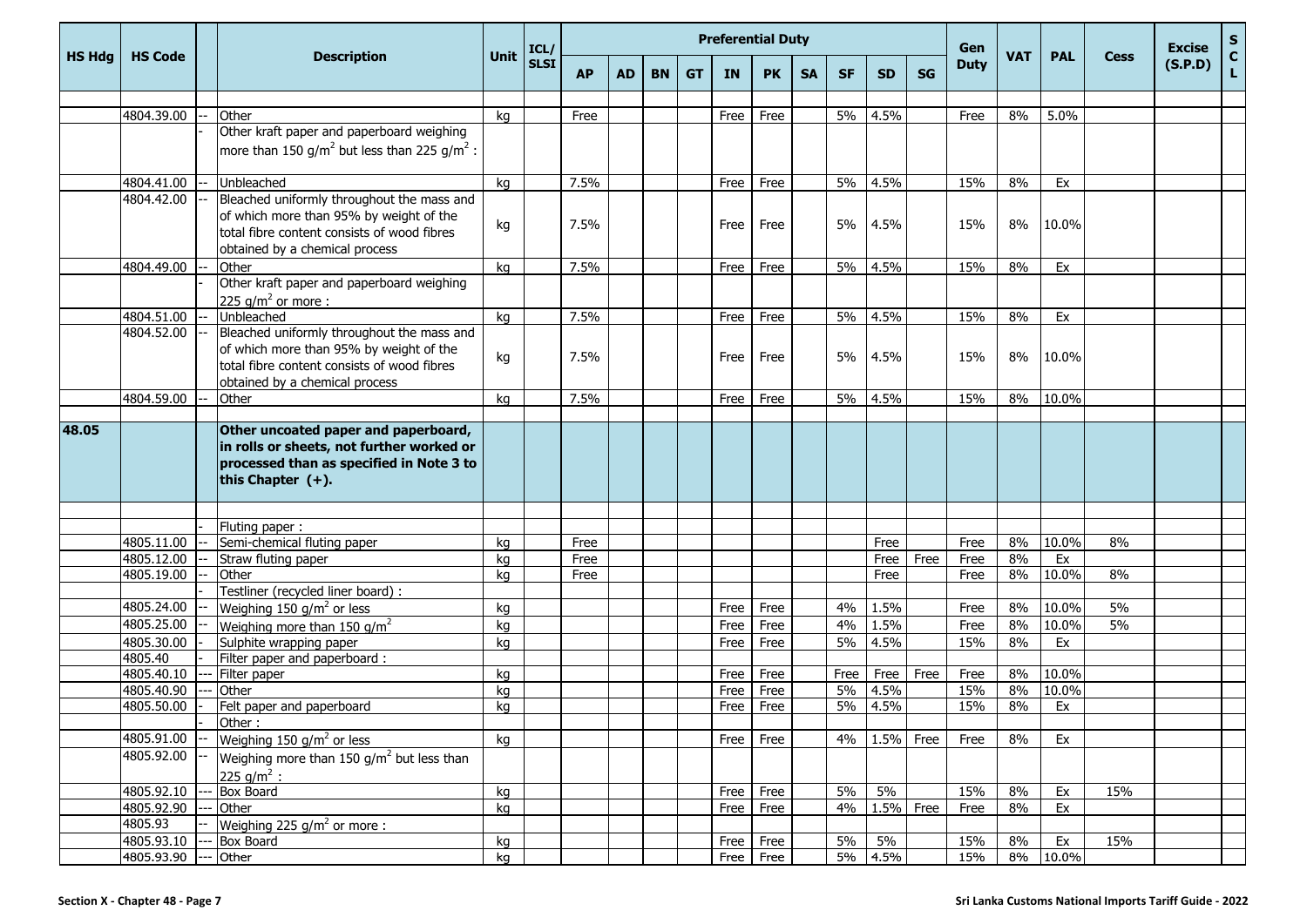| <b>HS Hdg</b>   HS Code | <b>Description</b> |                           |           |  |          | <b>Preferential Duty</b> |           |           |           |           |           | Gen         | <b>VAT</b> | <b>PAL</b> | <b>Cess</b> | <b>Excise</b> |  |
|-------------------------|--------------------|---------------------------|-----------|--|----------|--------------------------|-----------|-----------|-----------|-----------|-----------|-------------|------------|------------|-------------|---------------|--|
|                         |                    | $\vert$ Unit $\vert$ ICL/ | <b>AP</b> |  | AD BN GT | <b>IN</b>                | <b>PK</b> | <b>SA</b> | <b>SF</b> | <b>SD</b> | <b>SG</b> | <b>Duty</b> |            |            |             | (S.P.D)       |  |
|                         |                    |                           |           |  |          |                          |           |           |           |           |           |             |            |            |             |               |  |
|                         |                    |                           |           |  |          |                          |           |           |           |           |           |             |            |            |             |               |  |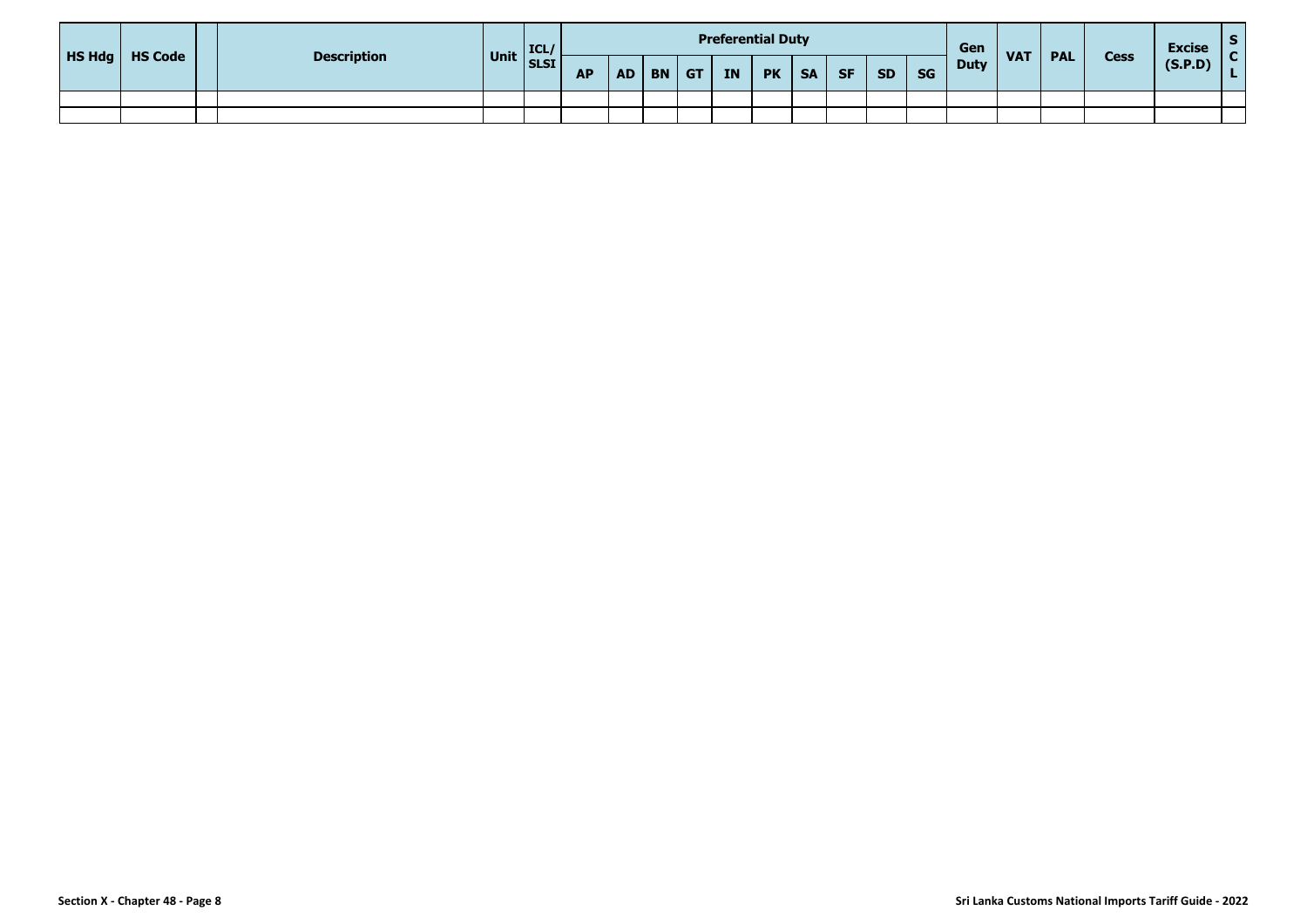|               |                |                                                                                                                                                                                                                             |      | ICL/        |           |           |           |           | <b>Preferential Duty</b> |           |           |           |           |           | Gen         |            |            |             | <b>Excise</b> | $\frac{{\sf s}}{{\sf c}}$ |
|---------------|----------------|-----------------------------------------------------------------------------------------------------------------------------------------------------------------------------------------------------------------------------|------|-------------|-----------|-----------|-----------|-----------|--------------------------|-----------|-----------|-----------|-----------|-----------|-------------|------------|------------|-------------|---------------|---------------------------|
| <b>HS Hdg</b> | <b>HS Code</b> | <b>Description</b>                                                                                                                                                                                                          | Unit | <b>SLSI</b> | <b>AP</b> | <b>AD</b> | <b>BN</b> | <b>GT</b> | <b>IN</b>                | <b>PK</b> | <b>SA</b> | <b>SF</b> | <b>SD</b> | <b>SG</b> | <b>Duty</b> | <b>VAT</b> | <b>PAL</b> | <b>Cess</b> | (S.P.D)       | L.                        |
| 48.06         |                | Vegetable parchment, greaseproof<br>papers, tracing papers and glassine and<br>other glazed transparent or translucent<br>papers, in rolls or sheets.                                                                       |      |             |           |           |           |           |                          |           |           |           |           |           |             |            |            |             |               |                           |
|               | 4806.10.00     | Vegetable parchment                                                                                                                                                                                                         | kg   |             |           |           |           |           | Free                     | Free      |           | 5%        | 4.5%      |           | 15%         | 8%         | 10.0%      |             |               |                           |
|               | 4806.20.00     | Greaseproof papers                                                                                                                                                                                                          | kg   |             |           |           |           |           | Free                     | Free      |           | 5%        | 4.5%      |           | 15%         | 8%         | Ex         |             |               |                           |
|               | 4806.30.00     | Tracing papers                                                                                                                                                                                                              | kg   |             |           |           |           |           | Free                     | Free      |           | 5%        | 4.5%      |           | 15%         | 8%         | 10.0%      |             |               |                           |
|               | 4806.40.00     | Glassine and other glazed transparent or<br>translucent papers                                                                                                                                                              | kg   |             | 13.5%     |           |           |           | Free                     | Free      |           | 5%        | 4.5%      |           | 15%         | 8%         | 10.0%      |             |               |                           |
| 48.07         |                | Composite paper and paperboard (made<br>by sticking flat layers of paper or<br>paperboard together with an adhesive),<br>not surface-coated or impregnated,<br>whether or not internally reinforced, in<br>rolls or sheets: |      |             |           |           |           |           |                          |           |           |           |           |           |             |            |            |             |               |                           |
|               |                |                                                                                                                                                                                                                             |      |             |           |           |           |           |                          |           |           |           |           |           |             |            |            |             |               |                           |
|               | 4807.00.10     | Paper and paperboard, laminated internally<br>with bitumen, tar or asphalt                                                                                                                                                  | kg   |             |           |           |           |           | Free                     | Free      |           | 5%        | 4.5%      |           | 15%         | 8%         | 10.0%      |             |               |                           |
|               | 4807.00.90     | Other                                                                                                                                                                                                                       | kg   |             |           |           |           |           | Free                     | Free      |           | 5%        | 4.5%      |           | 15%         | 8%         | 10.0%      |             |               |                           |
|               |                |                                                                                                                                                                                                                             |      |             |           |           |           |           |                          |           |           |           |           |           |             |            |            |             |               |                           |
| 48.08         |                | Paper and paperboard, corrugated (with<br>or without glued flat surface sheets),<br>creped, crinkled, embossed or<br>perforated, in rolls or sheets, other than<br>paper of the kind described in heading<br>48.03.         |      |             |           |           |           |           |                          |           |           |           |           |           |             |            |            |             |               |                           |
|               |                |                                                                                                                                                                                                                             |      |             |           |           |           |           |                          |           |           |           |           |           |             |            |            |             |               |                           |
|               | 4808.10.00     | Corrugated paper and paperboard, whether<br>or not perforated                                                                                                                                                               | kg   |             |           |           |           |           |                          |           |           |           |           |           | 15%         | 8%         | 10.0%      |             |               |                           |
|               | 4808.40        | Kraft paper, creped or crinkled, whether or<br>not embossed or perforated :                                                                                                                                                 |      |             |           |           |           |           |                          |           |           |           |           |           |             |            |            |             |               |                           |
|               | 4808.40.10     | Sack kraft paper                                                                                                                                                                                                            | Kg   |             |           |           |           |           |                          |           |           |           |           |           | 15%         | 8%         | Ex         |             |               |                           |
|               | 4808.40.90     | Other                                                                                                                                                                                                                       | Kg   |             |           |           |           |           |                          | Free      |           |           | 4.5%      |           | 15%         | 8%         | 10.0%      |             |               |                           |
|               | 4808.90.00     | Other                                                                                                                                                                                                                       | kg   |             |           |           |           |           |                          | Free      |           |           | Free      | Free      | Free        | 8%         | 10.0%      |             |               |                           |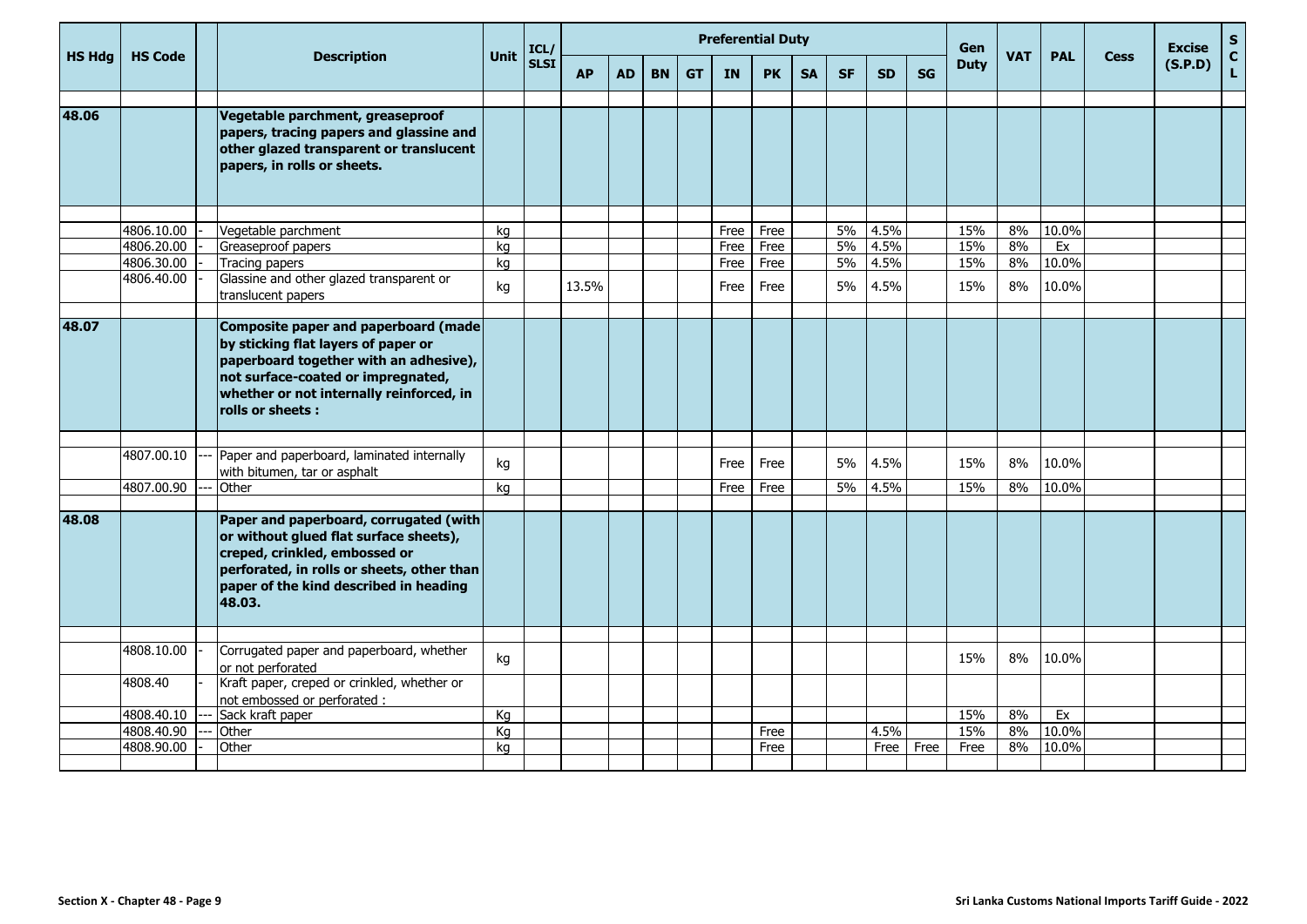|               |                       |                                                                                                                                                                                                                                                                                                                            |             |              |           |           |           |           | <b>Preferential Duty</b> |           |           |           |           |           | Gen         |            |            |             | <b>Excise</b> | S                  |
|---------------|-----------------------|----------------------------------------------------------------------------------------------------------------------------------------------------------------------------------------------------------------------------------------------------------------------------------------------------------------------------|-------------|--------------|-----------|-----------|-----------|-----------|--------------------------|-----------|-----------|-----------|-----------|-----------|-------------|------------|------------|-------------|---------------|--------------------|
| <b>HS Hdg</b> | <b>HS Code</b>        | <b>Description</b>                                                                                                                                                                                                                                                                                                         | <b>Unit</b> | ICL/<br>SLSI | <b>AP</b> | <b>AD</b> | <b>BN</b> | <b>GT</b> | IN                       | <b>PK</b> | <b>SA</b> | <b>SF</b> | <b>SD</b> | <b>SG</b> | <b>Duty</b> | <b>VAT</b> | <b>PAL</b> | <b>Cess</b> | (S.P.D)       | $\mathbf{C}$<br>L. |
| 48.09         |                       | Carbon paper, self-copy paper and other<br>copying or transfer papers (including<br>coated or impregnated paper for<br>duplicator stencils or offset plates),<br>whether or not printed, in rolls or<br>sheets.                                                                                                            |             |              |           |           |           |           |                          |           |           |           |           |           |             |            |            |             |               |                    |
|               |                       |                                                                                                                                                                                                                                                                                                                            |             |              |           |           |           |           |                          |           |           |           |           |           |             |            |            |             |               |                    |
|               | 4809.20.00            | Self-copy paper                                                                                                                                                                                                                                                                                                            | kg          |              |           |           |           |           |                          |           |           | Free      |           | Free      | Free        | 8%         | 10.0%      |             |               |                    |
|               | 4809.90<br>4809.90.10 | Other:<br>Carbon or similar copying papers                                                                                                                                                                                                                                                                                 |             |              |           |           |           |           |                          |           |           | 5%        | 5%        |           | 15%         | 8%         | 10.0%      | 15%         |               |                    |
|               | 4809.90.90            | Other                                                                                                                                                                                                                                                                                                                      | kg<br>kg    |              |           |           |           |           |                          |           |           | 5%        | 4.5%      |           | 15%         | 8%         | 10.0%      |             |               |                    |
|               |                       |                                                                                                                                                                                                                                                                                                                            |             |              |           |           |           |           |                          |           |           |           |           |           |             |            |            |             |               |                    |
| 48.10         |                       | Paper and paperboard, coated on one or<br>both sides with kaolin (China clay) or<br>other inorganic substances, with or<br>without a binder, and with no other<br>coating, whether or not surface-<br>coloured, surface-decorated or printed,<br>in rolls or rectangular (including<br>square) sheets, of any size $(+)$ . |             |              |           |           |           |           |                          |           |           |           |           |           |             |            |            |             |               |                    |
|               |                       | Paper and paperboard of a kind used for<br>writing, printing or other graphic purposes,<br>not containing fibres obtained by a<br>mechanical or chemi-mechanical process or<br>of which not more than 10% by weight of the<br>total fibre content consists of such fibres :                                                |             |              |           |           |           |           |                          |           |           |           |           |           |             |            |            |             |               |                    |
|               | 4810.13               | In rolls:                                                                                                                                                                                                                                                                                                                  |             |              |           |           |           |           |                          |           |           |           |           |           |             |            |            |             |               |                    |
|               | 4810.13.10            | Watermarked paper for printing of cheque<br>leaves or for printing of tickets for approved<br>lotteries weighing not more than 150 g/m <sup>2</sup>                                                                                                                                                                        | kg          |              |           |           |           |           |                          | Free      |           | 5%        | 4.5%      |           | 15%         | 8%         | Ex         |             |               |                    |
|               | 4810.13.90            | Other                                                                                                                                                                                                                                                                                                                      | kg          |              |           |           |           |           |                          | Free      |           | Free      |           | Free      | Free        | 8%         | 10.0%      |             |               |                    |
|               | 4810.14               | In sheets with one side not exceeding 435<br>mm and the other side not exceeding 297<br>mm in the unfolded state:                                                                                                                                                                                                          |             |              |           |           |           |           |                          |           |           |           |           |           |             |            |            |             |               |                    |
|               | 4810.14.10            | Watermarked paper for printing of cheque<br>leaves or for printing of tickets for approved<br>lotteries weighing not more than 150 g/m <sup>2</sup>                                                                                                                                                                        | kg          |              |           |           |           |           |                          | Free      |           | 5%        | 4.5%      |           | 15%         | 8%         | Ex         |             |               |                    |
|               | 4810.14.90            | Other                                                                                                                                                                                                                                                                                                                      | kg          |              |           |           |           |           |                          | Free      |           | 5%        | 4.5%      |           | 15%         | 8%         | 10.0%      |             |               |                    |
|               | 4810.19               | Other:                                                                                                                                                                                                                                                                                                                     |             |              |           |           |           |           |                          |           |           |           |           |           |             |            |            |             |               |                    |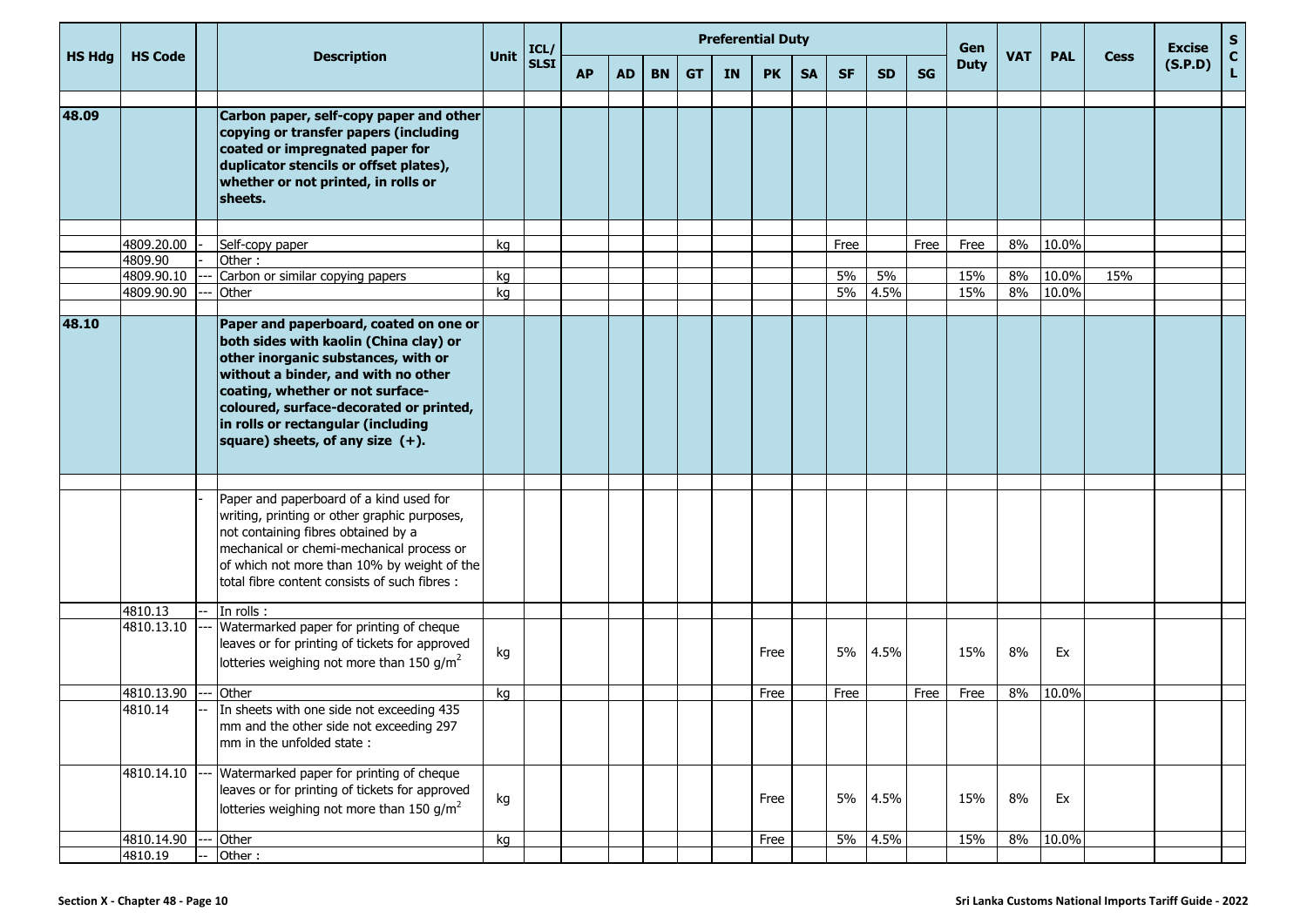|               |                |                                                                                                                                                                                                                                                                                                                 |      |              |           |           |           |           |           | <b>Preferential Duty</b> |           |           |           |           | Gen         |            |            |             | <b>Excise</b> | S           |
|---------------|----------------|-----------------------------------------------------------------------------------------------------------------------------------------------------------------------------------------------------------------------------------------------------------------------------------------------------------------|------|--------------|-----------|-----------|-----------|-----------|-----------|--------------------------|-----------|-----------|-----------|-----------|-------------|------------|------------|-------------|---------------|-------------|
| <b>HS Hdg</b> | <b>HS Code</b> | <b>Description</b>                                                                                                                                                                                                                                                                                              | Unit | ICL/<br>SLSI | <b>AP</b> | <b>AD</b> | <b>BN</b> | <b>GT</b> | <b>IN</b> | <b>PK</b>                | <b>SA</b> | <b>SF</b> | <b>SD</b> | <b>SG</b> | <b>Duty</b> | <b>VAT</b> | <b>PAL</b> | <b>Cess</b> | (S.P.D)       | $\mathbf C$ |
|               | 4810.19.10     | Watermarked paper for printing of cheque<br>leaves or for printing of tickets for approved<br>lotteries weighing not more than 150 g/m <sup>2</sup>                                                                                                                                                             | kg   |              |           |           |           |           |           | Free                     |           | 5%        | 4.5%      |           | 15%         | 8%         | 10.0%      |             |               |             |
|               | 4810.19.90     | Other                                                                                                                                                                                                                                                                                                           | kg   |              |           |           |           |           |           | Free                     |           | Free      |           | Free      | Free        | 8%         | 10.0%      |             |               |             |
|               |                | Paper and paperboard of a kind used for<br>writing, printing or other graphic purposes, of<br>which more than 10% by weight of the total<br>fibre content consists of fibres obtained by a<br>mechanical or chemi-mechanical process :                                                                          |      |              |           |           |           |           |           |                          |           |           |           |           |             |            |            |             |               |             |
|               | 4810.22.00     | Light-weight coated paper                                                                                                                                                                                                                                                                                       | kg   |              |           |           |           |           |           | Free                     |           | 4%        | 1.5%      | Free      | Free        | 8%         | 10.0%      |             |               |             |
|               | 4810.29.00     | Other                                                                                                                                                                                                                                                                                                           | ka   |              |           |           |           |           |           | Free                     |           | 4%        | 1.5%      |           | Free        | 8%         | 10.0%      | 5%          |               |             |
|               | 4810.31.00     | Kraft paper and paperboard, other than that<br>of a kind used for writing, printing or other<br>graphic purposes :<br>Bleached uniformly throughout the mass and                                                                                                                                                |      |              |           |           |           |           |           |                          |           |           |           |           |             |            |            |             |               |             |
|               |                | of which more than 95% by weight of the<br>total fibre content consists of wood fibres<br>obtained by a chemical process, and weighing<br>150 $a/m^2$ or less                                                                                                                                                   | kg   |              |           |           |           |           |           | Free                     |           | 5%        | 4.5%      |           | 15%         | 8%         | Ex         |             |               |             |
|               | 4810.32.00     | Bleached uniformly throughout the mass and<br>of which more than 95% by weight of the<br>total fibre content consists of wood fibres<br>obtained by a chemical process, and weighing<br>more than 150 $g/m^2$                                                                                                   | kg   |              |           |           |           |           |           | Free                     |           | 5%        | 4.5%      |           | 15%         | 8%         | Ex         |             |               |             |
|               | 4810.39.00     | Other                                                                                                                                                                                                                                                                                                           | kg   |              |           |           |           |           |           | Free                     |           | 5%        | 4.5%      |           | 15%         | 8%         | Ex         |             |               |             |
|               |                | Other paper and paperboard:                                                                                                                                                                                                                                                                                     |      |              |           |           |           |           |           |                          |           |           |           |           |             |            |            |             |               |             |
|               | 4810.92.00     | Multi-ply                                                                                                                                                                                                                                                                                                       | kg   |              |           |           |           |           |           | Free                     |           | Free      | Free      | Free      | Free        | 8%         | 10.0%      |             |               |             |
|               | 4810.99.00     | Other                                                                                                                                                                                                                                                                                                           | kg   |              |           |           |           |           |           | Free                     |           | 5%        | 4.5%      |           | 15%         | 8%         | 10.0%      |             |               |             |
| 48.11         |                | Paper, paperboard, cellulose wadding<br>and webs of cellulose fibres, coated,<br>impregnated, covered, surface-<br>coloured, surface-decorated or printed,<br>in rolls or rectangular (including<br>square) sheets, of any size, other than<br>goods of the kind described in heading<br>48.03, 48.09 or 48.10. |      |              |           |           |           |           |           |                          |           |           |           |           |             |            |            |             |               |             |
|               | 4811.10.00     | Tarred, bituminised or asphalted paper and<br>paperboard                                                                                                                                                                                                                                                        | kg   |              |           |           |           |           | Free      | Free                     |           | 5%        | 4.5%      |           | 15%         | 8%         | Ex         |             |               |             |
|               |                | Gummed or adhesive paper and paperboard :                                                                                                                                                                                                                                                                       |      |              |           |           |           |           |           |                          |           |           |           |           |             |            |            |             |               |             |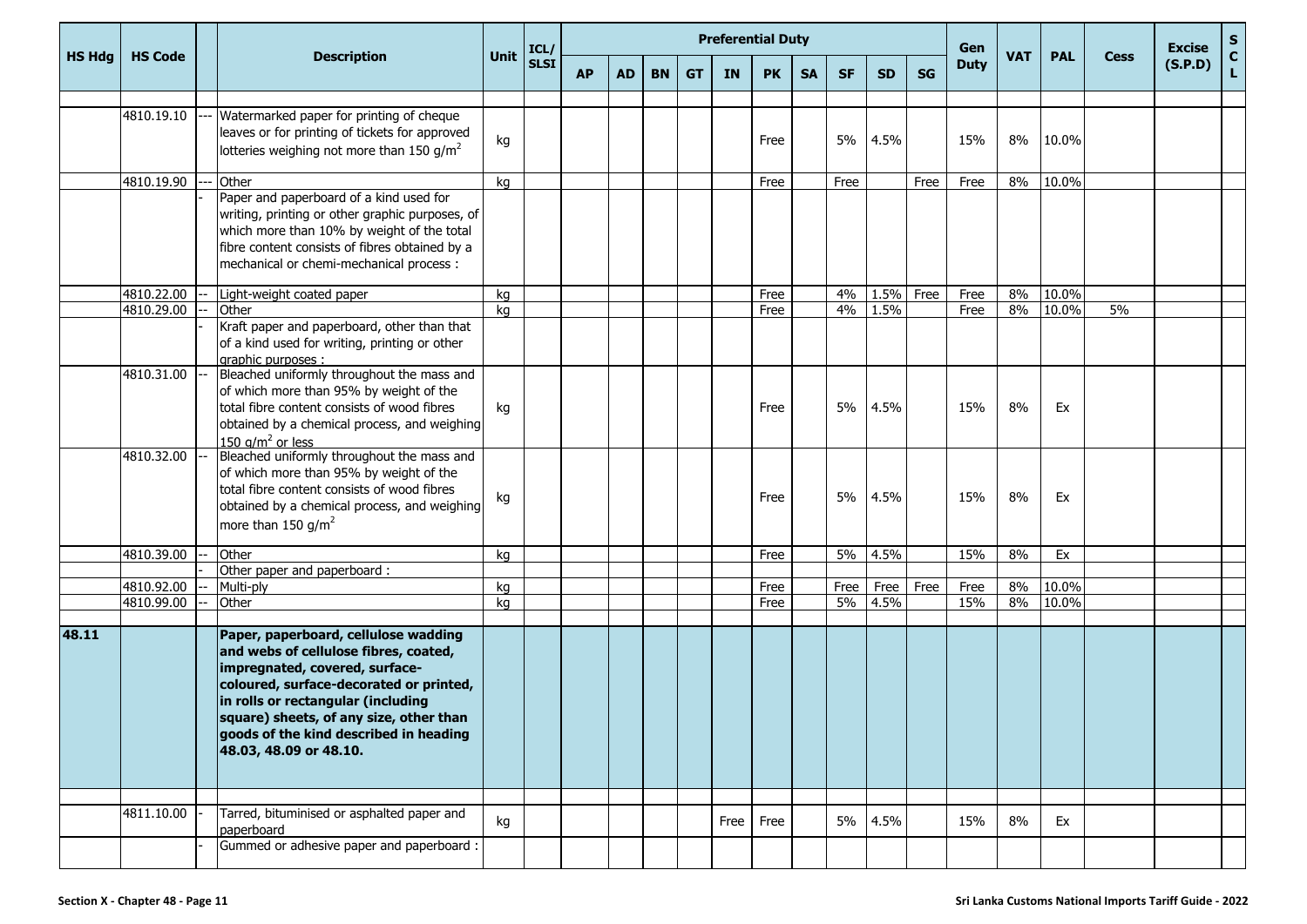|               |                      |                                                                                                                        |      | ICL/        |           |           |           |           | <b>Preferential Duty</b> |           |           |           |           |           | Gen         |            |            |                      | <b>Excise</b> | $\frac{{\sf s}}{{\sf c}}$ |
|---------------|----------------------|------------------------------------------------------------------------------------------------------------------------|------|-------------|-----------|-----------|-----------|-----------|--------------------------|-----------|-----------|-----------|-----------|-----------|-------------|------------|------------|----------------------|---------------|---------------------------|
| <b>HS Hdg</b> | <b>HS Code</b>       | <b>Description</b>                                                                                                     | Unit | <b>SLSI</b> | <b>AP</b> | <b>AD</b> | <b>BN</b> | <b>GT</b> | <b>IN</b>                | <b>PK</b> | <b>SA</b> | <b>SF</b> | <b>SD</b> | <b>SG</b> | <b>Duty</b> | <b>VAT</b> | <b>PAL</b> | <b>Cess</b>          | (S.P.D)       | $\mathbf L$               |
|               |                      |                                                                                                                        |      |             |           |           |           |           |                          |           |           |           |           |           |             |            |            |                      |               |                           |
|               | 4811.41              | Self-adhesive :                                                                                                        |      |             |           |           |           |           |                          |           |           |           |           |           |             |            |            |                      |               |                           |
|               |                      | In strips or rolls of a width not exceeding 15<br>cm:                                                                  |      |             |           |           |           |           |                          |           |           |           |           |           |             |            |            |                      |               |                           |
|               | 4811.41.11           | With backing                                                                                                           | kg   |             |           |           |           |           | Free                     | Free      |           | 5%        | 4.5%      |           | Free        | 8%         | 10.0%      | 20%                  |               |                           |
|               | 4811.41.19           | <b>Other</b>                                                                                                           | kg   |             |           |           |           |           | Free                     | Free      |           | 5%        | 4.5%      |           | Free        | 8%         | 10.0%      |                      |               |                           |
|               | 4811.41.20           | Printed wrappers for wrapping of soap                                                                                  | kg   |             |           |           |           |           | Free                     | Free      |           | 5%        | 5%        |           | 15%         | 8%         | 10.0%      | $Rs.200/=$<br>per kg |               |                           |
|               |                      | Other:                                                                                                                 |      |             |           |           |           |           |                          |           |           |           |           |           |             |            |            |                      |               |                           |
|               | 4811.41.91           | With backing                                                                                                           | kg   |             |           |           |           |           | Free                     | Free      |           | Free      | Free      |           | Free        | 8%         | $10.0\%$   | 20%                  |               |                           |
|               | 4811.41.99           | Other                                                                                                                  | kg   |             |           |           |           |           | Free                     | Free      |           | Free      | Free      |           | Free        | 8%         | 10.0%      |                      |               |                           |
|               | 4811.49              | Other:                                                                                                                 |      |             |           |           |           |           |                          |           |           |           |           |           |             |            |            |                      |               |                           |
|               | 4811.49.10           | In strips or rolls of a width not exceeding 15<br>cm                                                                   | kg   |             |           |           |           |           | Free                     | Free      |           | 5%        | 5%        |           | 15%         | 8%         | 10.0%      | $Rs.200/=$<br>per kg |               |                           |
|               | 4811.49.20           | Printed wrappers for wrapping of soap                                                                                  | kg   |             |           |           |           |           | Free                     | Free      |           | 5%        | 5%        |           | 15%         | 8%         | 10.0%      | $Rs.200/=$<br>per kg |               |                           |
|               | 4811.49.90           | Other                                                                                                                  | kg   |             |           |           |           |           | Free                     | Free      |           | 5%        | 4.5%      |           | 15%         | 8%         | 10.0%      | 10%                  |               |                           |
|               |                      | Paper and paperboard coated, impregnated<br>or covered with plastics (excluding adhesives)                             |      |             |           |           |           |           |                          |           |           |           |           |           |             |            |            |                      |               |                           |
|               | 4811.51              | Bleached, weighing more than 150 $g/m^2$ :                                                                             |      |             |           |           |           |           |                          |           |           |           |           |           |             |            |            |                      |               |                           |
|               | 4811.51.10           | Coated with polyethylene ,on one side or<br>both sides, the total thickness of the coating<br>not exceeding 35 microns | kg   |             |           |           |           |           | Free                     | Free      |           | Free      | Free      | Free      | Free        | 8%         | 10.0%      |                      |               |                           |
|               | 4811.51.20           | Printed wrappers for wrapping of soap                                                                                  | kg   |             |           |           |           |           | Free                     | Free      |           | 5%        | 5%        |           | 15%         | 8%         | 10.0%      | $Rs.200/=$<br>per kg |               |                           |
|               | 4811.51.90           | Other                                                                                                                  | kg   |             |           |           |           |           | Free                     | Free      |           | 5%        | 4.5%      |           | 15%         | 8%         | 10.0%      | 10%                  |               |                           |
|               | 4811.59              | Other:                                                                                                                 |      |             |           |           |           |           |                          |           |           |           |           |           |             |            |            |                      |               |                           |
|               | 4811.59.10           | Coated with silicone                                                                                                   | kg   |             |           |           |           |           | Free                     | Free      |           | Free      | Free      | Free      | Free        | 8%         | 10.0%      | 10%                  |               |                           |
|               | 4811.59.20           | Printed wrappers for wrapping of soap                                                                                  | kg   |             |           |           |           |           | Free                     | Free      |           | 5%        | 5%        |           | 15%         | 8%         | 10.0%      | $Rs.200/=$<br>per kg |               |                           |
|               | 4811.59.90           | <b>Other</b>                                                                                                           | kg   |             |           |           |           |           | Free                     | Free      |           | 5%        | 4.5%      |           | 15%         | 8%         | 10.0%      | 10%                  |               |                           |
|               | 4811.60              | Paper and paperboard, coated, impregnated<br>or covered with wax, paraffin wax, stearin, oil<br>or alvcerol:           |      |             |           |           |           |           |                          |           |           |           |           |           |             |            |            |                      |               |                           |
|               | 4811.60.10           | Printed wrappers for wrapping of soap                                                                                  | kg   |             |           |           |           |           | Free                     | Free      |           | 5%        | 5%        |           | 15%         | 8%         | 10.0%      | $Rs.200/=$<br>per kg |               |                           |
|               | 4811.60.90           | Other                                                                                                                  | kg   |             |           |           |           |           | Free                     | Free      |           | 5%        | 4.5%      |           | 15%         | 8%         | 10.0%      | 10%                  |               |                           |
|               | 4811.90              | Other paper, paperboard, cellulose wadding<br>and webs of cellulose fibres :                                           |      |             |           |           |           |           |                          |           |           |           |           |           |             |            |            |                      |               |                           |
|               | 4811.90.10           | Printed wrappers for wrapping of soap                                                                                  | kg   |             | 13.5%     |           |           |           | Free                     | Free      |           | 5%        | 5%        |           | 15%         | 8%         | 10.0%      | $Rs.200/=$<br>per kg |               |                           |
|               | 4811.90.20           | Kraft paper and paperboard, laminated with<br>aluminium foil, in rolls or reels of a width<br>exceeding 75 cm          | kg   |             | Free      |           |           |           | Free                     | Free      |           | Free      | Free      |           | Free        | 8%         | 10.0%      | 10%                  |               |                           |
|               | 4811.90.30           | Cellulose wadding in rolls of a width not<br>exceeding 15 cm                                                           | kg   |             | Free      |           |           |           | Free                     | Free      |           | 4%        | 1.5%      |           | Free        | 8%         | 10.0%      | 15%                  |               |                           |
|               | 4811.90.90 --- Other |                                                                                                                        | kg   |             | Free      |           |           |           | Free                     | Free      |           |           | 4% 1.5%   |           | Free        | 8%         | 10.0%      | 15%                  |               |                           |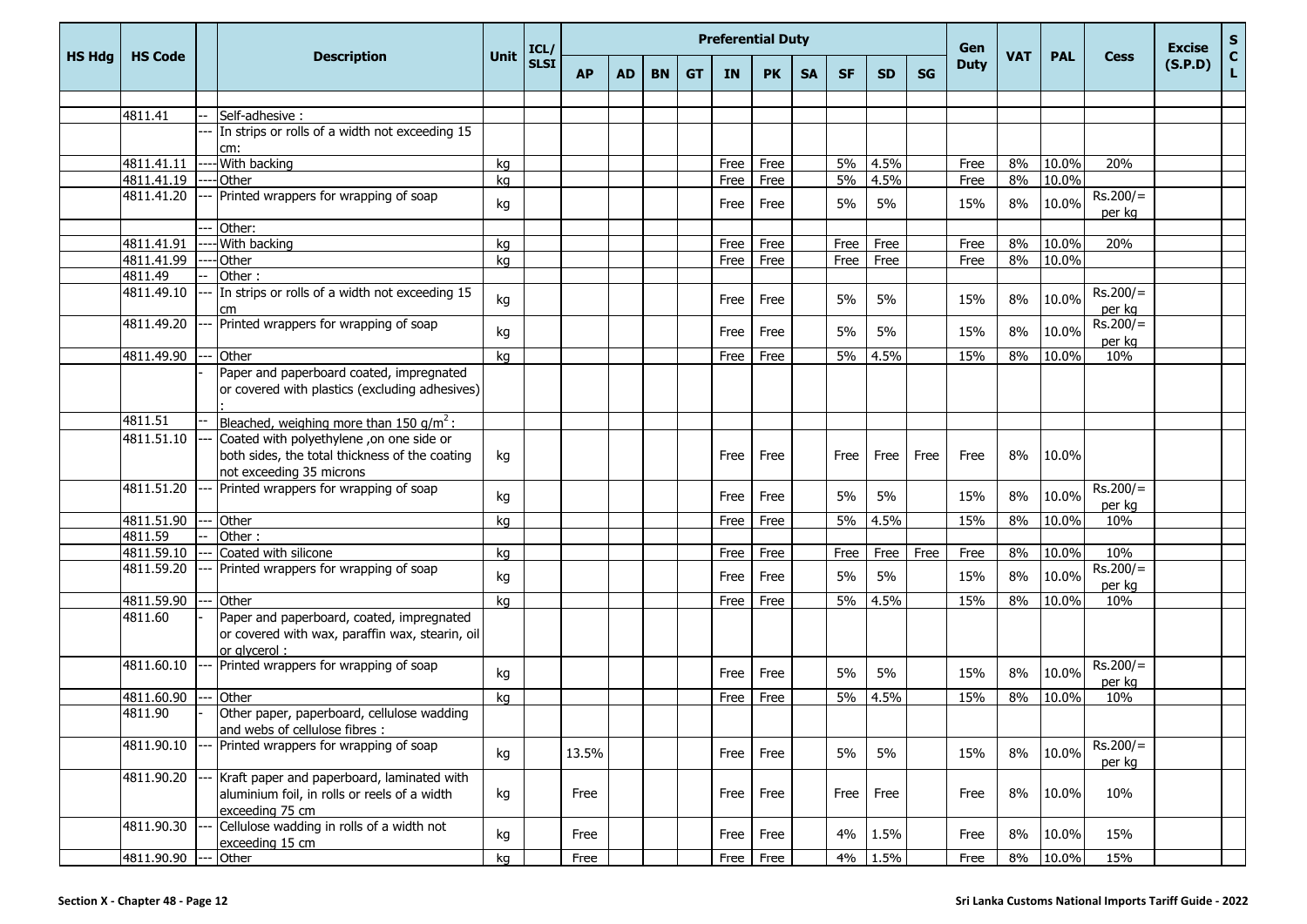| <b>HS Hdg</b>   HS Code | <b>Description</b> |                           |           |  |          | <b>Preferential Duty</b> |           |           |           |           |           | Gen         | <b>VAT</b> | <b>PAL</b> | <b>Cess</b> | <b>Excise</b> |  |
|-------------------------|--------------------|---------------------------|-----------|--|----------|--------------------------|-----------|-----------|-----------|-----------|-----------|-------------|------------|------------|-------------|---------------|--|
|                         |                    | $\vert$ Unit $\vert$ ICL/ | <b>AP</b> |  | AD BN GT | <b>IN</b>                | <b>PK</b> | <b>SA</b> | <b>SF</b> | <b>SD</b> | <b>SG</b> | <b>Duty</b> |            |            |             | (S.P.D)       |  |
|                         |                    |                           |           |  |          |                          |           |           |           |           |           |             |            |            |             |               |  |
|                         |                    |                           |           |  |          |                          |           |           |           |           |           |             |            |            |             |               |  |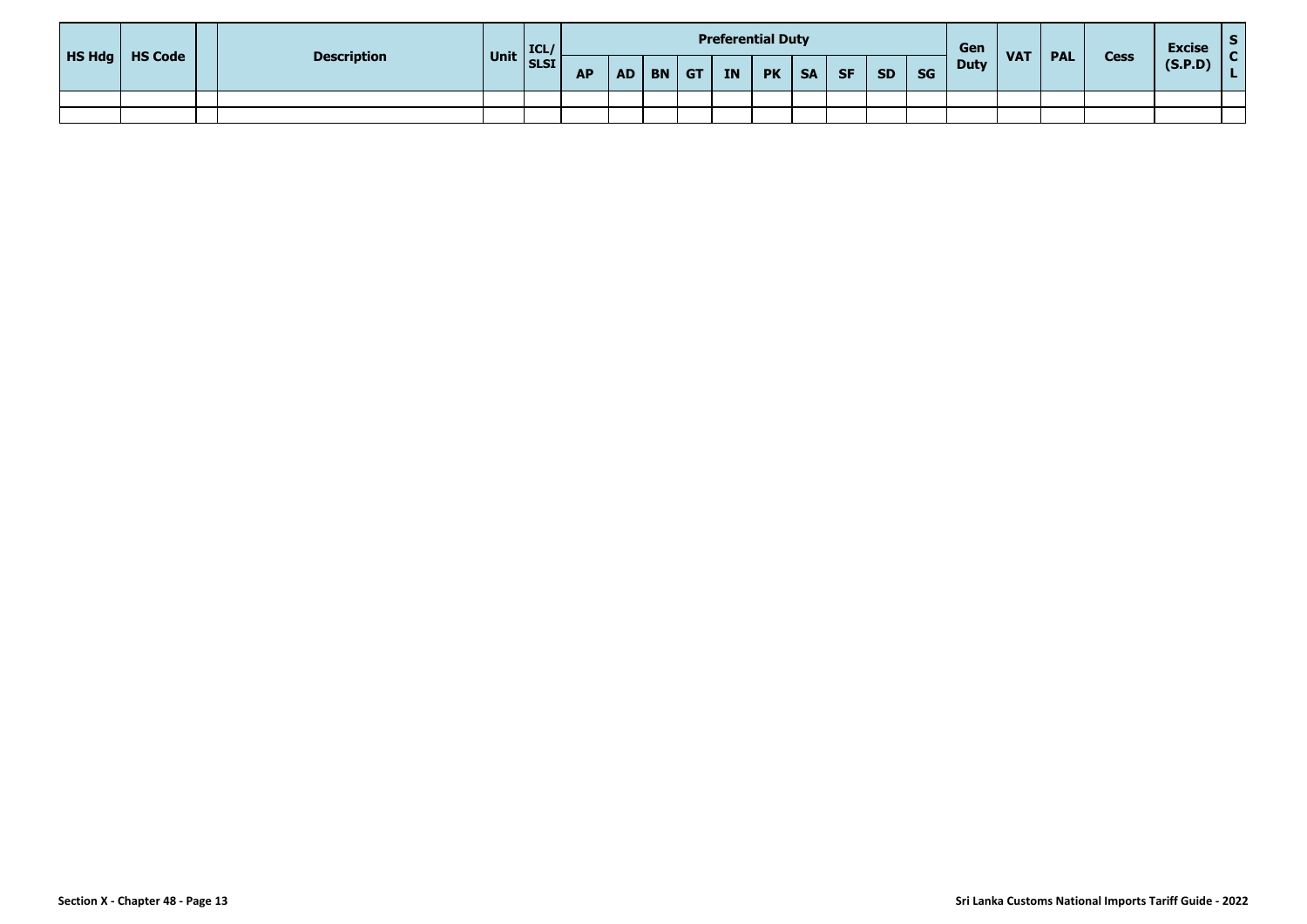|               |                          |                                                                                                                                                                                                                  |          |                   | <b>Preferential Duty</b><br>Gen<br>ICL/<br><b>VAT</b><br><b>PAL</b> |           |           |           |              |              |           |           |              |           | <b>Excise</b> | $\mathbf S$ |                |             |         |                              |
|---------------|--------------------------|------------------------------------------------------------------------------------------------------------------------------------------------------------------------------------------------------------------|----------|-------------------|---------------------------------------------------------------------|-----------|-----------|-----------|--------------|--------------|-----------|-----------|--------------|-----------|---------------|-------------|----------------|-------------|---------|------------------------------|
| <b>HS Hdg</b> | <b>HS Code</b>           | <b>Description</b>                                                                                                                                                                                               | Unit     | <b>SLSI</b>       | <b>AP</b>                                                           | <b>AD</b> | <b>BN</b> | <b>GT</b> | IN           | <b>PK</b>    | <b>SA</b> | <b>SF</b> | <b>SD</b>    | <b>SG</b> | <b>Duty</b>   |             |                | <b>Cess</b> | (S.P.D) | $\mathbf{C}$<br>$\mathbf{L}$ |
| 48.12         | 4812.00.00               | Filter blocks, slabs and plates, of paper<br>pulp.                                                                                                                                                               | kg       |                   |                                                                     |           |           |           | Free         | Free         |           | 5%        | 4.5%         |           | 15%           | 8%          | <b>Ex</b>      |             |         |                              |
| 48.13         |                          | Cigarette paper, whether or not cut to<br>size or in the form of booklets or tubes.                                                                                                                              |          |                   |                                                                     |           |           |           |              |              |           |           |              |           |               |             |                |             |         |                              |
|               | 4813.10.00<br>4813.20.00 | In the form of booklets or tubes<br>In rolls of a width not exceeding 5 cm                                                                                                                                       | kg       | L<br>$\mathbf{I}$ |                                                                     |           |           |           | Free         | Free         |           | 5%<br>5%  | 4.5%<br>4.5% |           | 15%<br>15%    | 8%<br>8%    | Ex<br>10.0%    |             |         |                              |
|               | 4813.90.00               | Other                                                                                                                                                                                                            | kg<br>kg | $\mathbf{I}$      |                                                                     |           |           |           | Free<br>Free | Free<br>Free |           | 5%        | 4.5%         |           | 15%           | 8%          | 10.0%          |             |         |                              |
| 48.14         |                          | <b>Wallpaper and similar wall coverings;</b><br>window transparencies of paper.                                                                                                                                  |          |                   |                                                                     |           |           |           |              |              |           |           |              |           |               |             |                |             |         |                              |
|               | 4814.20.00<br>4814.90    | Wallpaper and similar wall coverings,<br>consisting of paper coated or covered, on the<br>face side, with a grained, embossed,<br>coloured, design-printed or otherwise<br>decorated laver of plastics<br>Other: | kg       |                   |                                                                     |           |           | 13%       | Free         | Free         |           | 5%        | 5%           |           | 15%           | 8%          | 10.0%          | 15%         |         |                              |
|               | 4814.90.10               | Wall paper and similar wall coverings,<br>consisting of paper covered, on the face side,<br>with plaiting material, whether or not bound<br>together in parallel strands or woven                                | kg       |                   |                                                                     |           |           | 13%       | Free         | Free         |           | 5%        | 5%           |           | 15%           | 8%          | 10.0%          | 15%         |         |                              |
|               | 4814.90.90               | Other                                                                                                                                                                                                            | kg       |                   |                                                                     |           |           |           | Free         | Free         |           | 5%        | 5%           |           | 15%           | 8%          | 10.0%          | 15%         |         |                              |
| [48.15]       |                          |                                                                                                                                                                                                                  |          |                   |                                                                     |           |           |           |              |              |           |           |              |           |               |             |                |             |         |                              |
| 48.16         |                          | Carbon paper, self-copy paper and other<br>copying or transfer papers (other than<br>those of heading 48.09), duplicator<br>stencils and offset plates, of paper,<br>whether or not put up in boxes.             |          |                   |                                                                     |           |           |           |              |              |           |           |              |           |               |             |                |             |         |                              |
|               | 4816.20.00               | Self-copy paper                                                                                                                                                                                                  | kg       |                   |                                                                     |           |           |           | Free         | Free         |           | Free      |              | Free      | Free          | 8%          | 10.0%          |             |         |                              |
|               | 4816.90                  | Other:                                                                                                                                                                                                           |          |                   |                                                                     |           |           |           |              |              |           |           |              |           |               |             |                |             |         |                              |
|               | 4816.90.10<br>4816.90.90 | Carbon or similar copying papers<br>Other                                                                                                                                                                        | kq<br>kq |                   |                                                                     |           |           |           | Free         | Free         |           | 5%        | 4.5%         |           | 15%<br>15%    | 8%<br>8%    | 10.0%<br>10.0% | 15%         |         |                              |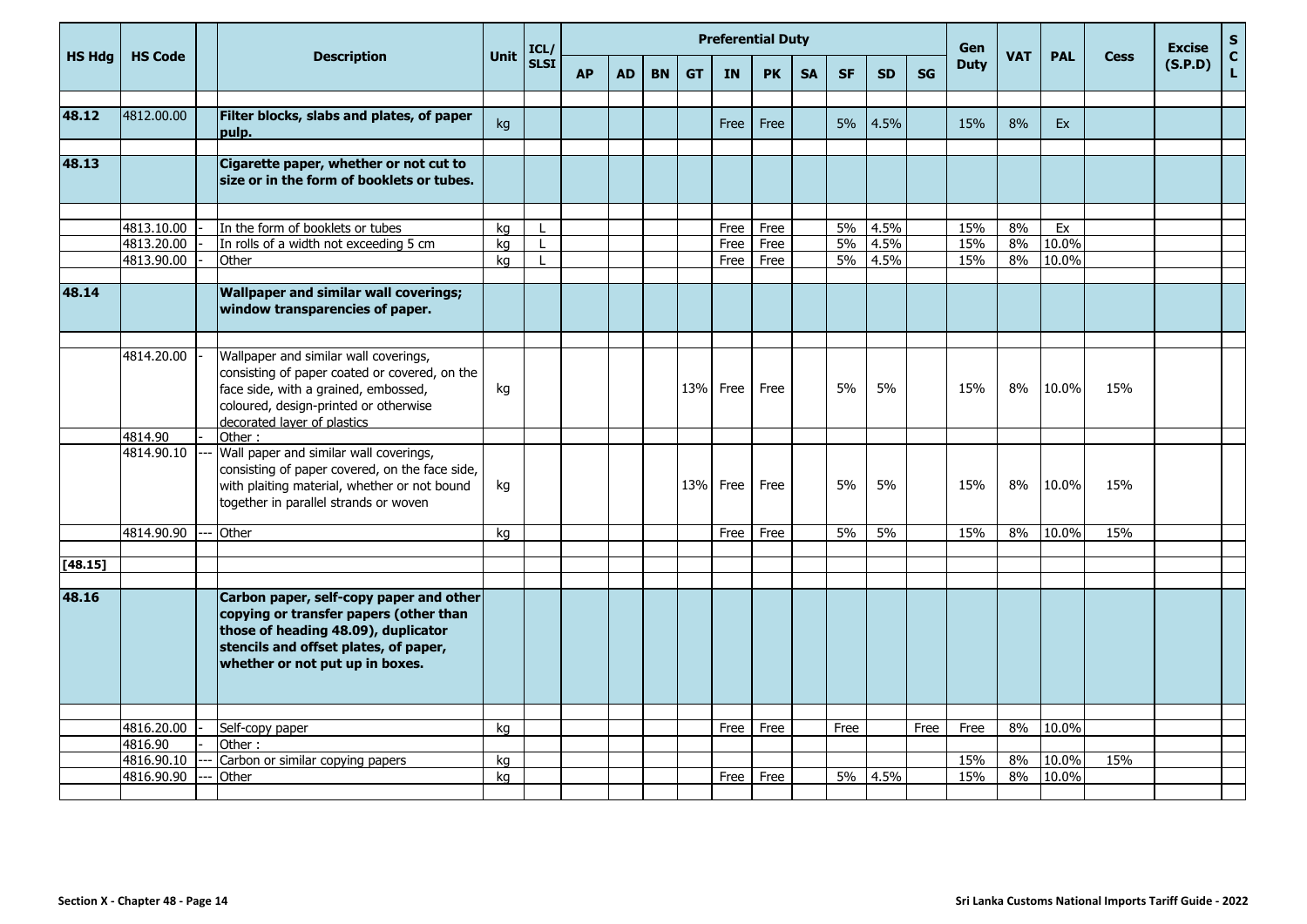| Unit<br><b>VAT</b><br><b>HS Hda</b><br><b>HS Code</b><br><b>Description</b><br><b>PAL</b><br><b>Cess</b><br><b>SLSI</b><br><b>Duty</b><br><b>AP</b><br><b>AD</b><br><b>BN</b><br><b>SA</b><br><b>SF</b><br><b>SD</b><br><b>SG</b><br><b>GT</b><br><b>IN</b><br><b>PK</b><br>48.17<br>Envelopes, letter cards, plain postcards<br>and correspondence cards, of paper or<br>paperboard; boxes, pouches, wallets<br>and writing compendiums, of paper or<br>paperboard, containing an assortment<br>of paper stationery.<br>4817.10.00<br>15%<br>10.0%<br>15%<br>8%<br><b>Envelopes</b><br>kg<br>4817.20.00<br>Letter cards, plain postcards and<br>8%<br>10.0%<br>15%<br>15%<br>kg<br>correspondence cards<br>4817.30.00<br>Boxes, pouches, wallets and writing<br>compendiums, of paper or paperboard,<br>15%<br>8%<br>10.0%<br>15%<br>kg<br>containing an assortment of paper stationery |  |  | ICL/ |  |  | <b>Preferential Duty</b> |  |  | Gen |  |  | <b>Excise</b> | $\frac{\mathsf{s}}{\mathsf{c}}$ |         |    |
|------------------------------------------------------------------------------------------------------------------------------------------------------------------------------------------------------------------------------------------------------------------------------------------------------------------------------------------------------------------------------------------------------------------------------------------------------------------------------------------------------------------------------------------------------------------------------------------------------------------------------------------------------------------------------------------------------------------------------------------------------------------------------------------------------------------------------------------------------------------------------------------|--|--|------|--|--|--------------------------|--|--|-----|--|--|---------------|---------------------------------|---------|----|
|                                                                                                                                                                                                                                                                                                                                                                                                                                                                                                                                                                                                                                                                                                                                                                                                                                                                                          |  |  |      |  |  |                          |  |  |     |  |  |               |                                 | (S.P.D) | L. |
|                                                                                                                                                                                                                                                                                                                                                                                                                                                                                                                                                                                                                                                                                                                                                                                                                                                                                          |  |  |      |  |  |                          |  |  |     |  |  |               |                                 |         |    |
|                                                                                                                                                                                                                                                                                                                                                                                                                                                                                                                                                                                                                                                                                                                                                                                                                                                                                          |  |  |      |  |  |                          |  |  |     |  |  |               |                                 |         |    |
|                                                                                                                                                                                                                                                                                                                                                                                                                                                                                                                                                                                                                                                                                                                                                                                                                                                                                          |  |  |      |  |  |                          |  |  |     |  |  |               |                                 |         |    |
|                                                                                                                                                                                                                                                                                                                                                                                                                                                                                                                                                                                                                                                                                                                                                                                                                                                                                          |  |  |      |  |  |                          |  |  |     |  |  |               |                                 |         |    |
| 48.18<br>Toilet paper and similar paper, cellulose<br>wadding or webs of cellulose fibres, of a<br>kind used for household or sanitary<br>purposes, in rolls of a width not<br>exceeding 36 cm, or cut to size or<br>shape; handkerchiefs, cleansing tissues,<br>towels, tablecloths, serviettes, bed<br>sheets and similar household, sanitary<br>or hospital articles, articles of apparel<br>and clothing accessories, of paper pulp,<br>paper, cellulose wadding or webs of<br>cellulose fibres.                                                                                                                                                                                                                                                                                                                                                                                     |  |  |      |  |  |                          |  |  |     |  |  |               |                                 |         |    |
| 4818.10<br>Toilet paper:                                                                                                                                                                                                                                                                                                                                                                                                                                                                                                                                                                                                                                                                                                                                                                                                                                                                 |  |  |      |  |  |                          |  |  |     |  |  |               |                                 |         |    |
| 10.0%<br>25%<br>4818.10.10<br>In rolls of a width not exceeding 15 cm<br>15%<br>8%<br>kg                                                                                                                                                                                                                                                                                                                                                                                                                                                                                                                                                                                                                                                                                                                                                                                                 |  |  |      |  |  |                          |  |  |     |  |  |               |                                 |         |    |
| 10.0%<br>4818.10.90<br>Other<br>kg<br>15%<br>10%<br>8%                                                                                                                                                                                                                                                                                                                                                                                                                                                                                                                                                                                                                                                                                                                                                                                                                                   |  |  |      |  |  |                          |  |  |     |  |  |               |                                 |         |    |
| 4818.20.00<br>Handkerchiefs, cleansing or facial tissues and<br>10.0%<br>25%<br>kg<br>15%<br>8%<br>towels                                                                                                                                                                                                                                                                                                                                                                                                                                                                                                                                                                                                                                                                                                                                                                                |  |  |      |  |  |                          |  |  |     |  |  |               |                                 |         |    |
| 4818.30.00<br>Tablecloths and serviettes<br>10.0%<br>25%<br>15%<br>8%<br>kg                                                                                                                                                                                                                                                                                                                                                                                                                                                                                                                                                                                                                                                                                                                                                                                                              |  |  |      |  |  |                          |  |  |     |  |  |               |                                 |         |    |
| 4818.50<br>Articles of apparel and clothing accessories :                                                                                                                                                                                                                                                                                                                                                                                                                                                                                                                                                                                                                                                                                                                                                                                                                                |  |  |      |  |  |                          |  |  |     |  |  |               |                                 |         |    |
| 4818.50.10<br>Free<br>Free<br>8%<br>Sterilised hospital clothing<br>kg<br>Free<br>Free<br>Free<br>Free<br>Ex                                                                                                                                                                                                                                                                                                                                                                                                                                                                                                                                                                                                                                                                                                                                                                             |  |  |      |  |  |                          |  |  |     |  |  |               |                                 |         |    |
| 10.0%<br>4818.50.90<br>15%<br>25%<br>5%<br>5%<br>8%<br>Other<br>kg<br>Free<br>Free                                                                                                                                                                                                                                                                                                                                                                                                                                                                                                                                                                                                                                                                                                                                                                                                       |  |  |      |  |  |                          |  |  |     |  |  |               |                                 |         |    |
| 4818.90<br>Other:                                                                                                                                                                                                                                                                                                                                                                                                                                                                                                                                                                                                                                                                                                                                                                                                                                                                        |  |  |      |  |  |                          |  |  |     |  |  |               |                                 |         |    |
| Cellulose wadding in rolls<br>10.0%<br>4818.90.10<br>5%<br>4.5%<br>8%<br>kg<br>Free<br>Free<br>15%<br>4818.90.20<br>Tissues in jumbo rolls exceeding 15 cm in                                                                                                                                                                                                                                                                                                                                                                                                                                                                                                                                                                                                                                                                                                                            |  |  |      |  |  |                          |  |  |     |  |  |               |                                 |         |    |
| Free<br>5%<br>4.5%<br>8%<br>10.0%<br>kg<br>15%<br>Free<br>width<br>4818.90.90<br>5%<br>10.0%<br>Other<br>kg<br>Free<br>5%<br>15%<br>8%<br>25%<br>Free                                                                                                                                                                                                                                                                                                                                                                                                                                                                                                                                                                                                                                                                                                                                    |  |  |      |  |  |                          |  |  |     |  |  |               |                                 |         |    |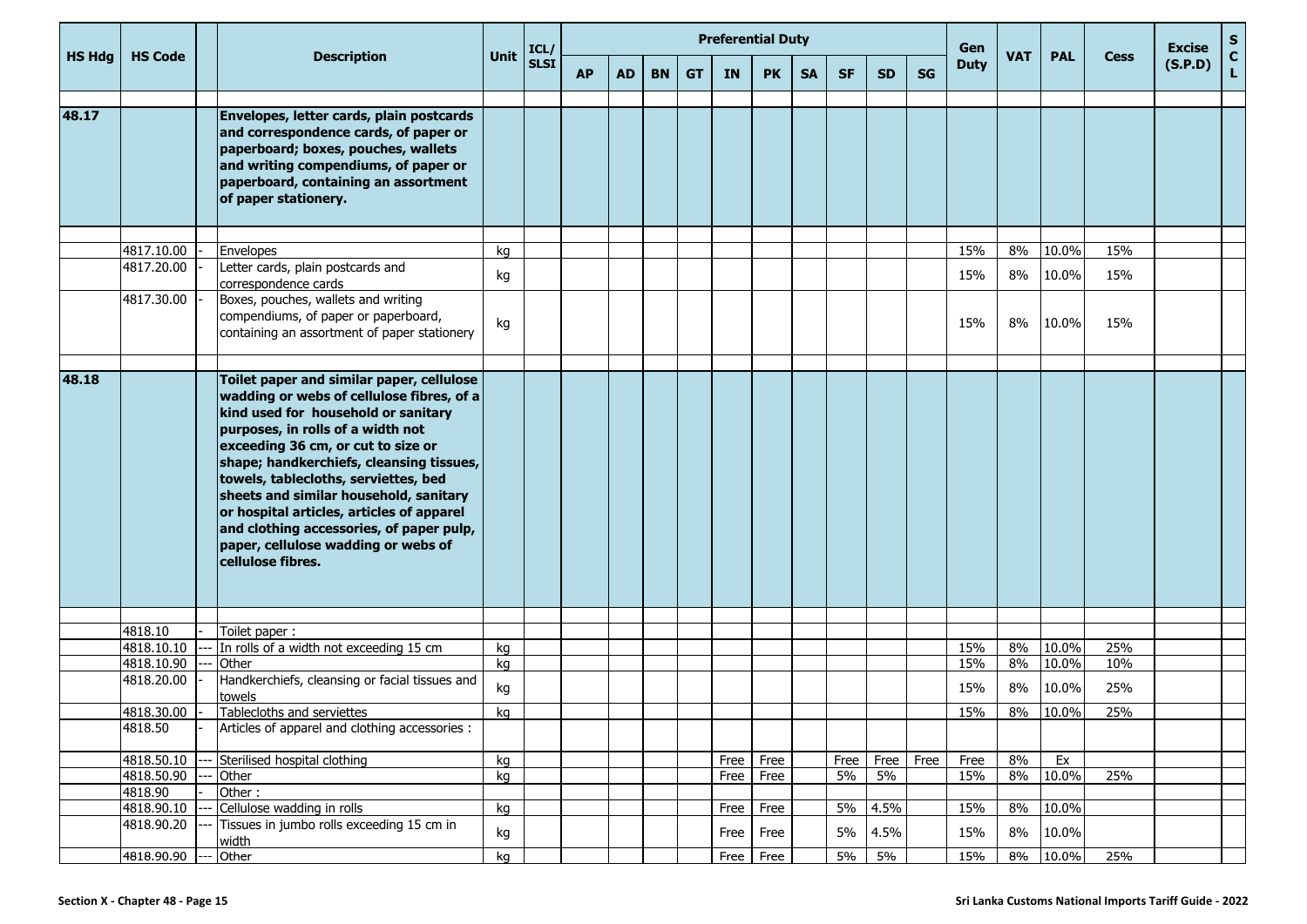| <b>HS Hdg</b>   HS Code | <b>Description</b> | $\vert$ Unit $\vert$ ICL/ |           |  |          | <b>Preferential Duty</b> |           |           |           |           |           | Gen         | <b>VAT</b> | <b>PAL</b> | <b>Cess</b> | <b>Excise</b> |  |
|-------------------------|--------------------|---------------------------|-----------|--|----------|--------------------------|-----------|-----------|-----------|-----------|-----------|-------------|------------|------------|-------------|---------------|--|
|                         |                    |                           | <b>AP</b> |  | AD BN GT | <b>IN</b>                | <b>PK</b> | <b>SA</b> | <b>SF</b> | <b>SD</b> | <b>SG</b> | <b>Duty</b> |            |            |             | (S.P.D)       |  |
|                         |                    |                           |           |  |          |                          |           |           |           |           |           |             |            |            |             |               |  |
|                         |                    |                           |           |  |          |                          |           |           |           |           |           |             |            |            |             |               |  |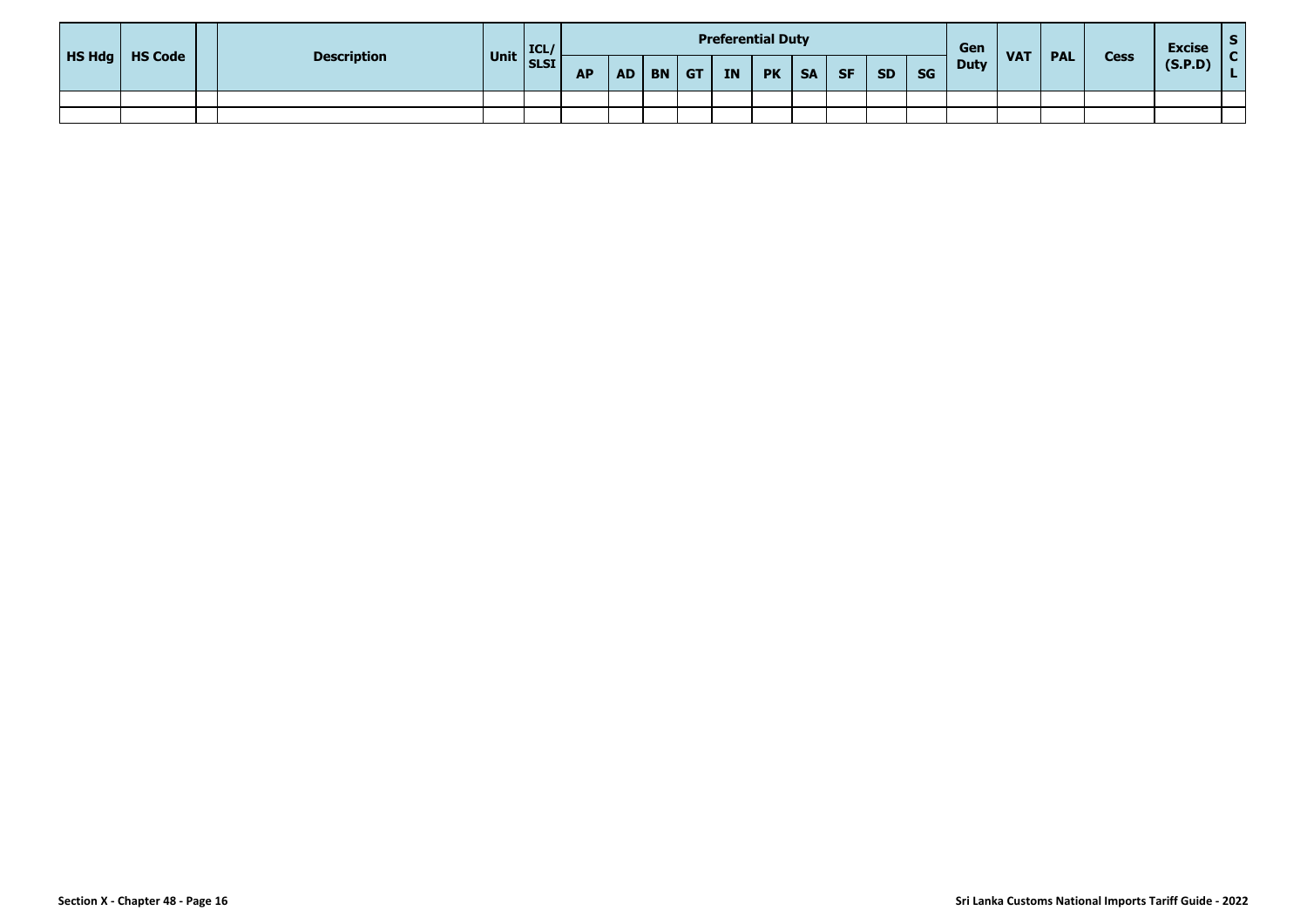|               |                |                                                                                                                                                                                                                                                                      |      | ICL/        |           |           |           |           | <b>Preferential Duty</b> |           |           |           |           |           | Gen         |            |            |             | <b>Excise</b> | $S_{C}$ |
|---------------|----------------|----------------------------------------------------------------------------------------------------------------------------------------------------------------------------------------------------------------------------------------------------------------------|------|-------------|-----------|-----------|-----------|-----------|--------------------------|-----------|-----------|-----------|-----------|-----------|-------------|------------|------------|-------------|---------------|---------|
| <b>HS Hdg</b> | <b>HS Code</b> | <b>Description</b>                                                                                                                                                                                                                                                   | Unit | <b>SLSI</b> | <b>AP</b> | <b>AD</b> | <b>BN</b> | <b>GT</b> | <b>IN</b>                | <b>PK</b> | <b>SA</b> | <b>SF</b> | <b>SD</b> | <b>SG</b> | <b>Duty</b> | <b>VAT</b> | <b>PAL</b> | <b>Cess</b> | (S.P.D)       | L.      |
| 48.19         |                | Cartons, boxes, cases, bags and other<br>packing containers, of paper,<br>paperboard, cellulose wadding or webs<br>of cellulose fibres; box files, letter<br>trays, and similar articles, of paper or<br>paperboard of a kind used in offices,<br>shops or the like. |      |             |           |           |           |           |                          |           |           |           |           |           |             |            |            |             |               |         |
|               | 4819.10.00     | Cartons, boxes and cases, of corrugated                                                                                                                                                                                                                              |      |             |           |           |           |           |                          |           |           |           |           |           |             |            |            |             |               |         |
|               |                | paper or paperboard                                                                                                                                                                                                                                                  | kg   |             |           |           |           |           |                          |           |           |           |           |           | 15%         | 8%         | 10.0%      | 25%         |               |         |
|               | 4819.20.00     | Folding cartons, boxes and cases, of non-<br>corrugated paper or paperboard                                                                                                                                                                                          | kg   |             |           |           |           |           |                          | Free      |           |           |           |           | 15%         | 8%         | 10.0%      | 25%         |               |         |
|               | 4819.30.00     | Sacks and bags, having a base of a width of<br>40 cm or more                                                                                                                                                                                                         | kg   |             |           |           |           |           |                          |           |           |           |           |           | 15%         | 8%         | 10.0%      | 25%         |               |         |
|               | 4819.40        | Other sacks and bags, including cones :                                                                                                                                                                                                                              |      |             |           |           |           |           |                          |           |           |           |           |           |             |            |            |             |               |         |
|               | 4819.40.10     | Multi-walled paper sacks with aluminium foil<br>with or without plastic material for packaging<br>tea                                                                                                                                                                | kg   |             |           |           |           |           |                          |           |           |           |           |           | 15%         | 8%         | 10.0%      |             |               |         |
|               | 4819.40.20     | Multi-walled paper sacks with plastic lining                                                                                                                                                                                                                         | kg   |             |           |           |           |           |                          |           |           |           |           |           | 15%         | 8%         | 10.0%      |             |               |         |
|               | 4819.40.30     | Multi-walled paper bags, of a measurement<br>not exceeding 40cm x 25 cm with embedded<br>metal wire for hanging, for protection of<br>fruits and vegetables                                                                                                          | kg   |             |           |           |           |           |                          |           |           |           |           | Free      | Free        | 8%         | 10.0%      |             |               |         |
|               | 4819.40.90     | -- lOther                                                                                                                                                                                                                                                            | kg   |             |           |           |           |           |                          |           |           |           |           |           | 15%         | 8%         | 10.0%      | 15%         |               |         |
|               | 4819.50.00     | Other packing containers, including record<br>sleeves                                                                                                                                                                                                                | kg   |             |           |           |           |           |                          |           |           |           |           |           | 15%         | 8%         | 10.0%      | 15%         |               |         |
|               | 4819.60.00     | Box files, letter trays, storage boxes and<br>similar articles, of a kind used in offices,<br>shops or the like                                                                                                                                                      | kg   |             |           |           |           |           |                          | Free      |           |           |           |           | 15%         | 8%         | 10.0%      | 15%         |               |         |
|               |                |                                                                                                                                                                                                                                                                      |      |             |           |           |           |           |                          |           |           |           |           |           |             |            |            |             |               |         |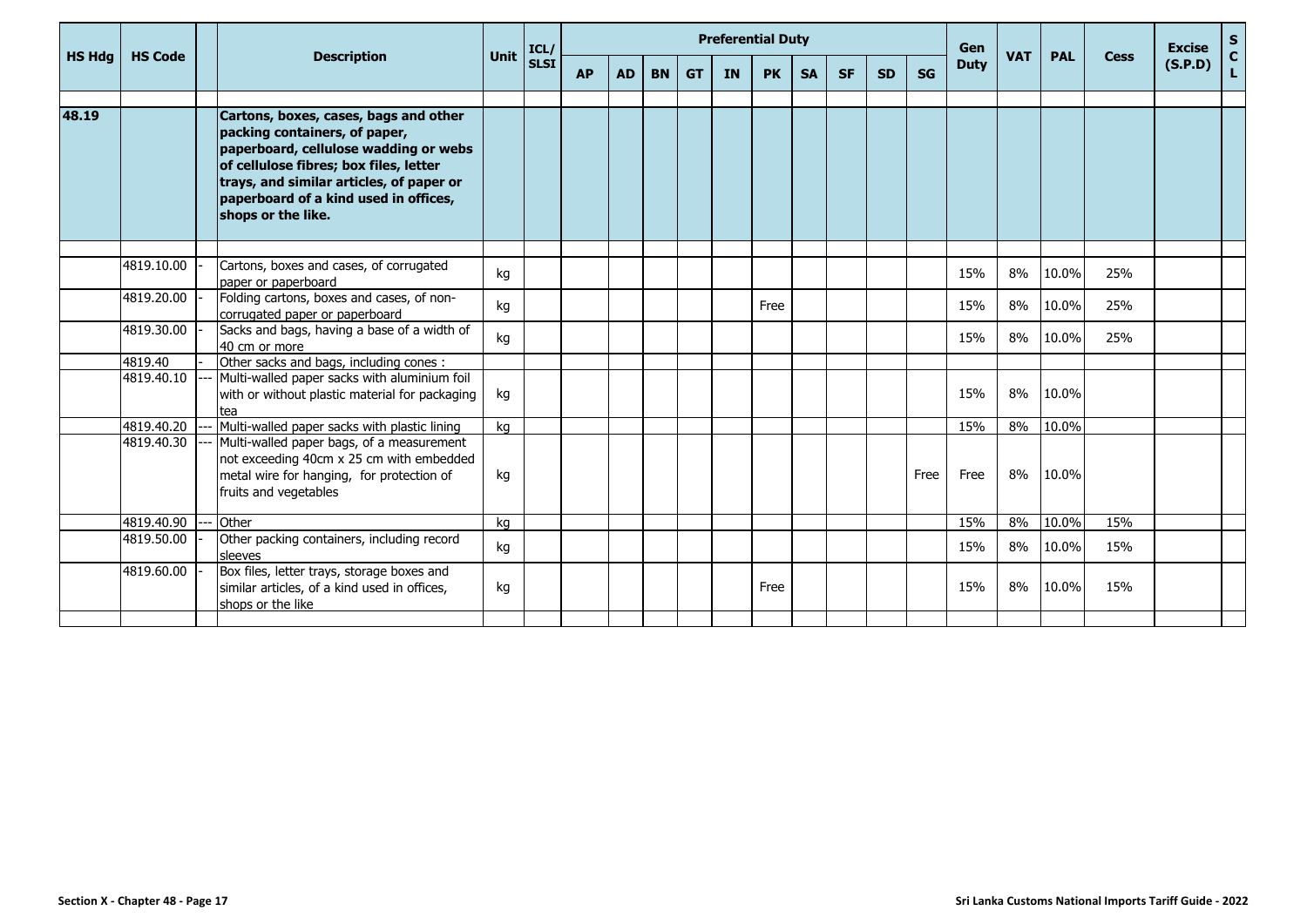|               |                |                                                                                                                                                                                                                                                                                                                                                                                                                                           | Unit |             | <b>Preferential Duty</b><br>Gen<br>ICL/<br><b>VAT</b><br><b>PAL</b><br><b>Cess</b><br><b>Duty</b> |           |           |           |           |           |           |           |           |           |     | <b>Excise</b> | $\mathbf{s}$ |                                           |         |                    |
|---------------|----------------|-------------------------------------------------------------------------------------------------------------------------------------------------------------------------------------------------------------------------------------------------------------------------------------------------------------------------------------------------------------------------------------------------------------------------------------------|------|-------------|---------------------------------------------------------------------------------------------------|-----------|-----------|-----------|-----------|-----------|-----------|-----------|-----------|-----------|-----|---------------|--------------|-------------------------------------------|---------|--------------------|
| <b>HS Hdg</b> | <b>HS Code</b> | <b>Description</b>                                                                                                                                                                                                                                                                                                                                                                                                                        |      | <b>SLSI</b> | <b>AP</b>                                                                                         | <b>AD</b> | <b>BN</b> | <b>GT</b> | <b>IN</b> | <b>PK</b> | <b>SA</b> | <b>SF</b> | <b>SD</b> | <b>SG</b> |     |               |              |                                           | (S.P.D) | $\mathbf{C}$<br>L. |
| 48.20         |                | Registers, account books, note books,<br>order books, receipt books, letter pads,<br>memorandum pads, diaries and similar<br>articles, exercise books, blotting-pads,<br>binders (loose-leaf or other), folders,<br>file covers, manifold business forms,<br>interleaved carbon sets and other<br>articles of stationery, of paper or<br>paperboard; albums for samples or for<br>collections and book covers, of paper or<br>paperboard. |      |             |                                                                                                   |           |           |           |           |           |           |           |           |           |     |               |              |                                           |         |                    |
|               | 4820.10.00     | Registers, account books, note books, order<br>books, receipt books, letter pads,<br>memorandum pads, diaries and similar<br>articles                                                                                                                                                                                                                                                                                                     | kg   |             |                                                                                                   |           |           |           |           |           |           |           |           |           | 15% | 8%            |              | 35% or<br>$10.0\%$ Rs. 125/=<br>per kg    |         |                    |
|               | 4820.20.00     | Exercise books                                                                                                                                                                                                                                                                                                                                                                                                                            | kg   | S           |                                                                                                   |           |           |           |           | Free      |           |           |           |           | 10% | 8%            | 10.0%        |                                           |         |                    |
|               | 4820.30.00     | Binders (other than book covers), folders and<br>file covers                                                                                                                                                                                                                                                                                                                                                                              | kg   |             |                                                                                                   |           |           |           |           | Free      |           |           |           |           | 15% | 8%            |              | 35% or<br>10.0% Rs. 125/=<br>per kg       |         |                    |
|               | 4820.40.00     | Manifold business forms and interleaved<br>carbon sets                                                                                                                                                                                                                                                                                                                                                                                    | kg   |             |                                                                                                   |           |           |           |           |           |           |           |           |           | 15% | 8%            |              | 35% or<br>$10.0\%$ Rs. $100/$ =<br>per kg |         |                    |
|               | 4820.50.00     | Albums for samples or for collections                                                                                                                                                                                                                                                                                                                                                                                                     | kg   |             |                                                                                                   |           |           |           |           | Free      |           |           |           |           | 15% | 8%            |              | 35% or<br>10.0% Rs. $100/$ =<br>per kg    |         |                    |
|               | 4820.90.00     | Other                                                                                                                                                                                                                                                                                                                                                                                                                                     | kg   |             |                                                                                                   |           |           |           |           | Free      |           |           |           |           | 15% | 8%            |              | 35% or<br>10.0% Rs. 100/=<br>per kg       |         |                    |
| 48.21         |                | Paper or paperboard labels of all kinds,<br>whether or not printed $(+)$ .                                                                                                                                                                                                                                                                                                                                                                |      |             |                                                                                                   |           |           |           |           |           |           |           |           |           |     |               |              |                                           |         |                    |
|               | 4821.10        | Printed:                                                                                                                                                                                                                                                                                                                                                                                                                                  |      |             |                                                                                                   |           |           |           |           |           |           |           |           |           |     |               |              |                                           |         |                    |
|               | 4821.10.10     | Printed wrappers for wrapping of soap                                                                                                                                                                                                                                                                                                                                                                                                     | kg   |             |                                                                                                   |           |           |           |           |           |           |           |           |           | 15% | 8%            |              | 35% or<br>10.0% Rs. 100/=<br>per ka       |         |                    |
|               | 4821.10.90     | Other                                                                                                                                                                                                                                                                                                                                                                                                                                     | kg   |             |                                                                                                   |           |           |           |           |           |           |           |           |           | 15% | 8%            | 10.0%        | 25%                                       |         |                    |
|               | 4821.90.00     | Other                                                                                                                                                                                                                                                                                                                                                                                                                                     | kg   |             |                                                                                                   |           |           |           |           |           |           |           |           |           | 15% | 8%            | 10.0%        | 25%                                       |         |                    |
|               |                |                                                                                                                                                                                                                                                                                                                                                                                                                                           |      |             |                                                                                                   |           |           |           |           |           |           |           |           |           |     |               |              |                                           |         |                    |